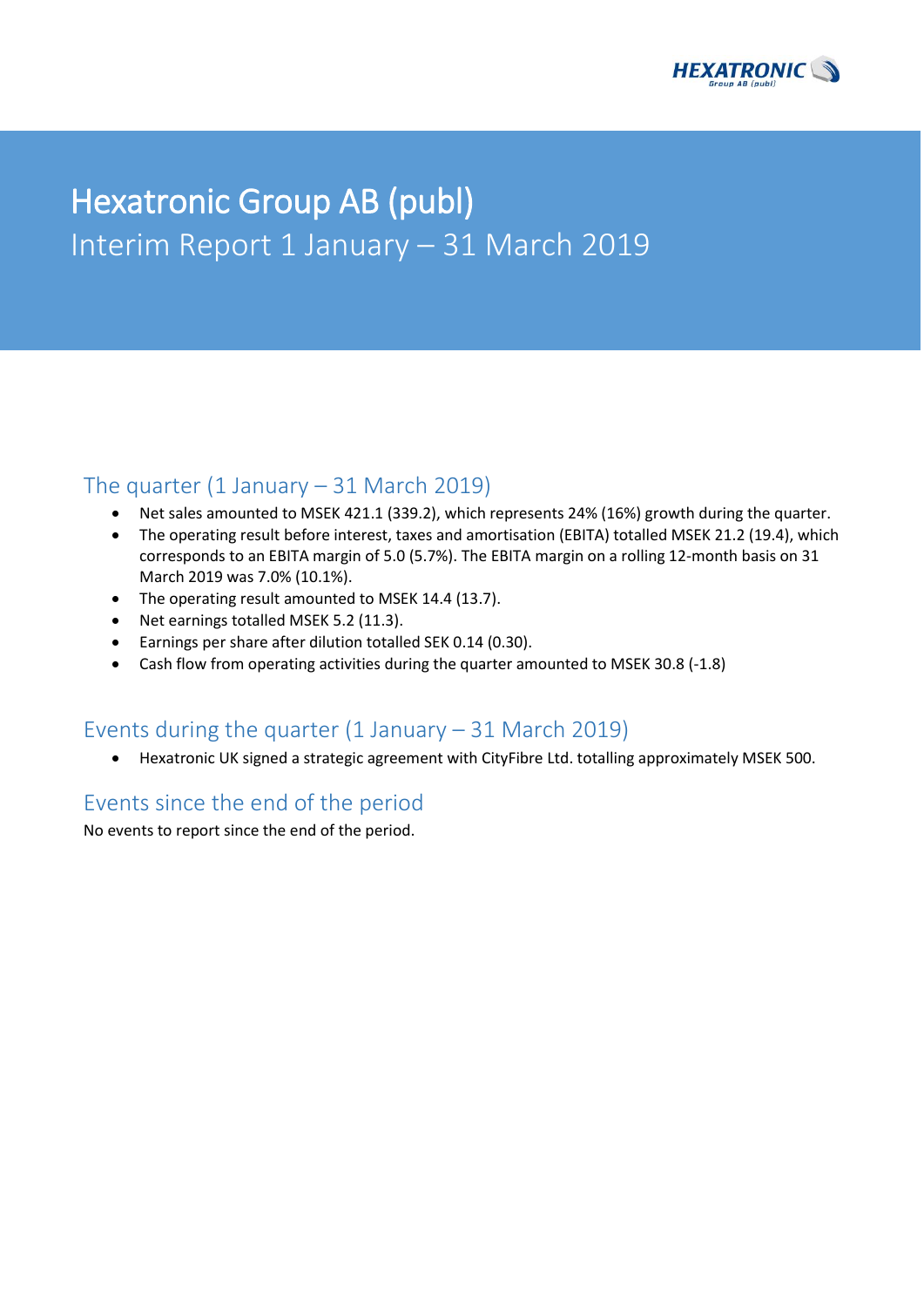

## Comments from the CEO

## Strategic choice of system in the UK

The year began very well, including an agreement with CityFibre in February worth in the region of MSEK 500, regarding fiber connection for a million homes. This was not only our largest ever single order, but also provided even clearer proof of the value of offering customers a system-level solution, which enables a more cost-efficient installation procedure.

As expected, moving more from selling products to entire solutions has been a long journey, one that began with the launch of Matrix in February 2016. With CityFibre we now also have an important reference customer and we have great expectations of continued success with our system sales, particularly on our strategic emerging markets of the UK, Germany and North America.

The first quarter of 2019 has seen continued strong growth of 24%, of which organic growth 6%. We continue to grow outside of Sweden, both organically and through the acquisitions we made last year. The Swedish market accounted for 30% of Group sales during the quarter, compared to 41% in the same period last year. The Swedish market remained cautious during the quarter, and several projects outside of Sweden have been postponed until after the summer.

All three of our acquisitions last year have continued to develop well and have also strategically improved our plans for growth. Volumes relating to our contract with CityFibre in the UK increased during the quarter. We believe that these will gradually increase during the year, achieving full volume in 2020. We have also continued to build stock in the UK, related not only to the CityFibre contract but also uncertainty surrounding Brexit.

Our first financial quarter is generally the weakest, due primarily to winter-related effects. We achieved an EBITA margin of 5% (5.7% in the corresponding period last year). The margin falls below our target of 9% on a rolling 12-month basis but is still at an acceptable level bearing in mind the weak quarter seasonally, combined with the investments we are making outside of Sweden to continue our international expansion. Cash flow from operating activities developed positively during the quarter, despite a period of building stock.

We believe that the Swedish market will remain much the same as in 2018. We expect the UK market to grow progressively during the year, the German market to start picking up from 2020, and the North American market to remain strong.

We enter the second quarter of 2019 with an order book 22% higher organically than at the same point last year. The organic growth in the order book is driven by markets outside of Sweden.

We still have a highly positive view of the FTTH market, the opportunities 5G will bring in the shape of fiber expansion, and our potential for continued profitable growth moving forward.

Thank you for joining us on this journey.

Henrik Larsson Lyon President and CEO of Hexatronic Group AB (publ)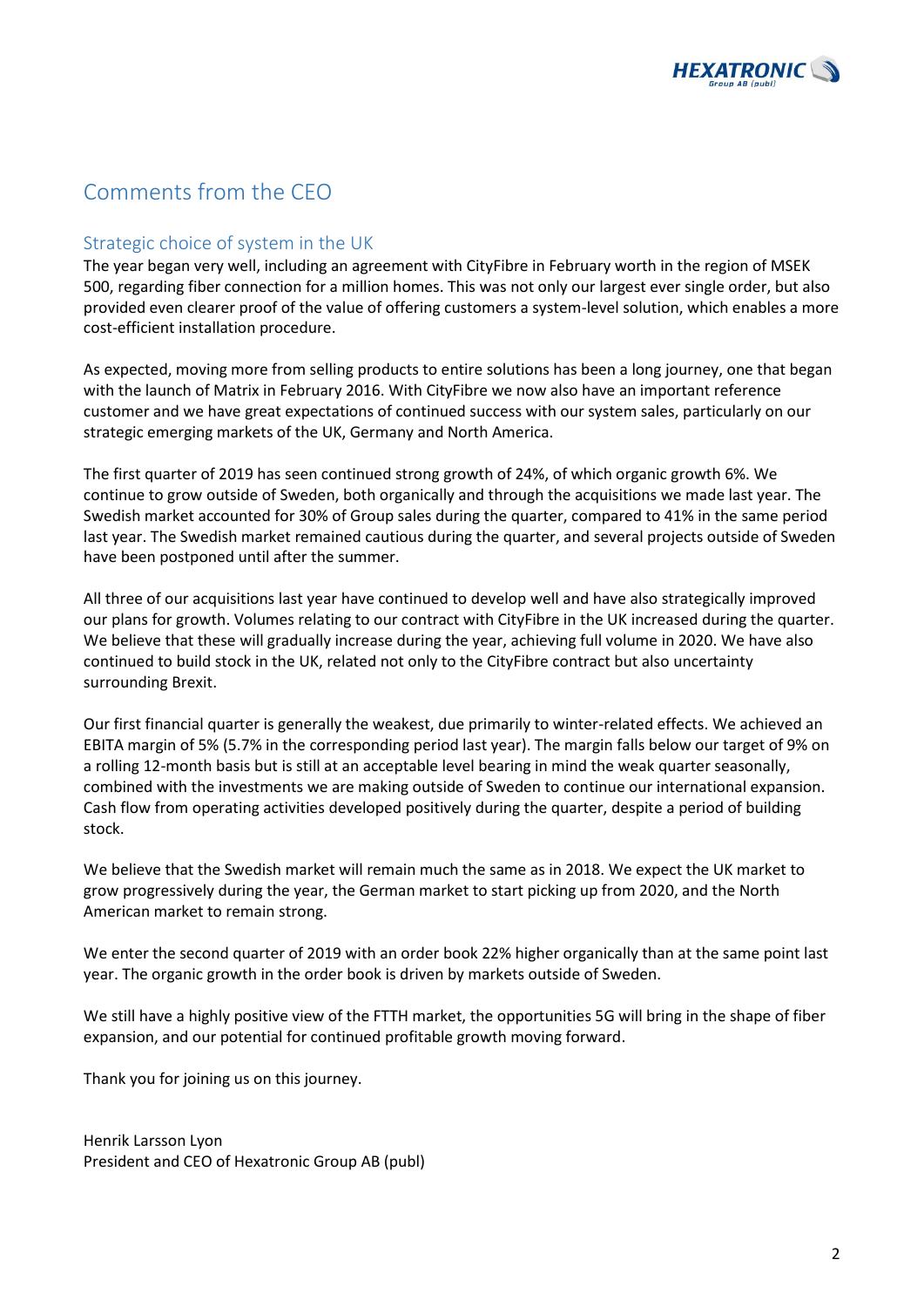

## Financial information, Group

|                                        | Quarter | Quarter | <b>Full year</b> |
|----------------------------------------|---------|---------|------------------|
|                                        | 190101  | 180101  | 180101           |
| <b>MSEK</b>                            | 190331  | 180331  | 181231           |
| Net sales                              | 421.1   | 339.2   | 1,597.8          |
| <b>EBITA</b>                           | 21.2    | 19.4    | 114.9            |
| <b>EBITA</b> margin                    | 5.0%    | 5.7%    | 7.2%             |
| Operating result                       | 14.4    | 13.7    | 92.5             |
| Net earnings                           | 5.2     | 11.3    | 59.3             |
| Earnings per share after dilution, SEK | 0.14    | 0.30    | 1.62             |
| Cash flow from operating activities    | 30.8    | $-1.8$  | 15.6             |
| Liquid assets                          | 73.3    | 109.2   | 84.6             |

See other key metrics on page 15.

### Net sales and results

### The quarter (1 January – 31 March 2019)

Net sales during the quarter amounted to MSEK 421.1 (339.2). Net sales increased by 24% for the Group compared to the same quarter last year. The growth is attributable to the acquisitions of PQMS, Gordon Franks Training, Smart Awards and Opternus. The organic growth was 6% compared to the same quarter last year.

Other external expenses during the quarter amounted to MSEK 58.3 (53.8). In accordance with IFRS 16, costs for leased premises during the quarter of approximately MSEK 8.7 have been recognised as depreciation of tangible assets, which complicates comparison with the same quarter last year when IFRS 16 was not applied.

EBITA totalled MSEK 21.2 (19.4), which corresponds to an EBITA margin of 5.0% (5.7%).

Net financial items during the quarter amounted to -4.8 KSEK (0), whereof net interest amounted to -3.0 MSEK (-1.1), unrealised foreign exchange differences to -1.5 MSEK (1.5) and other financial items to -0.3 MSEK (-0.4).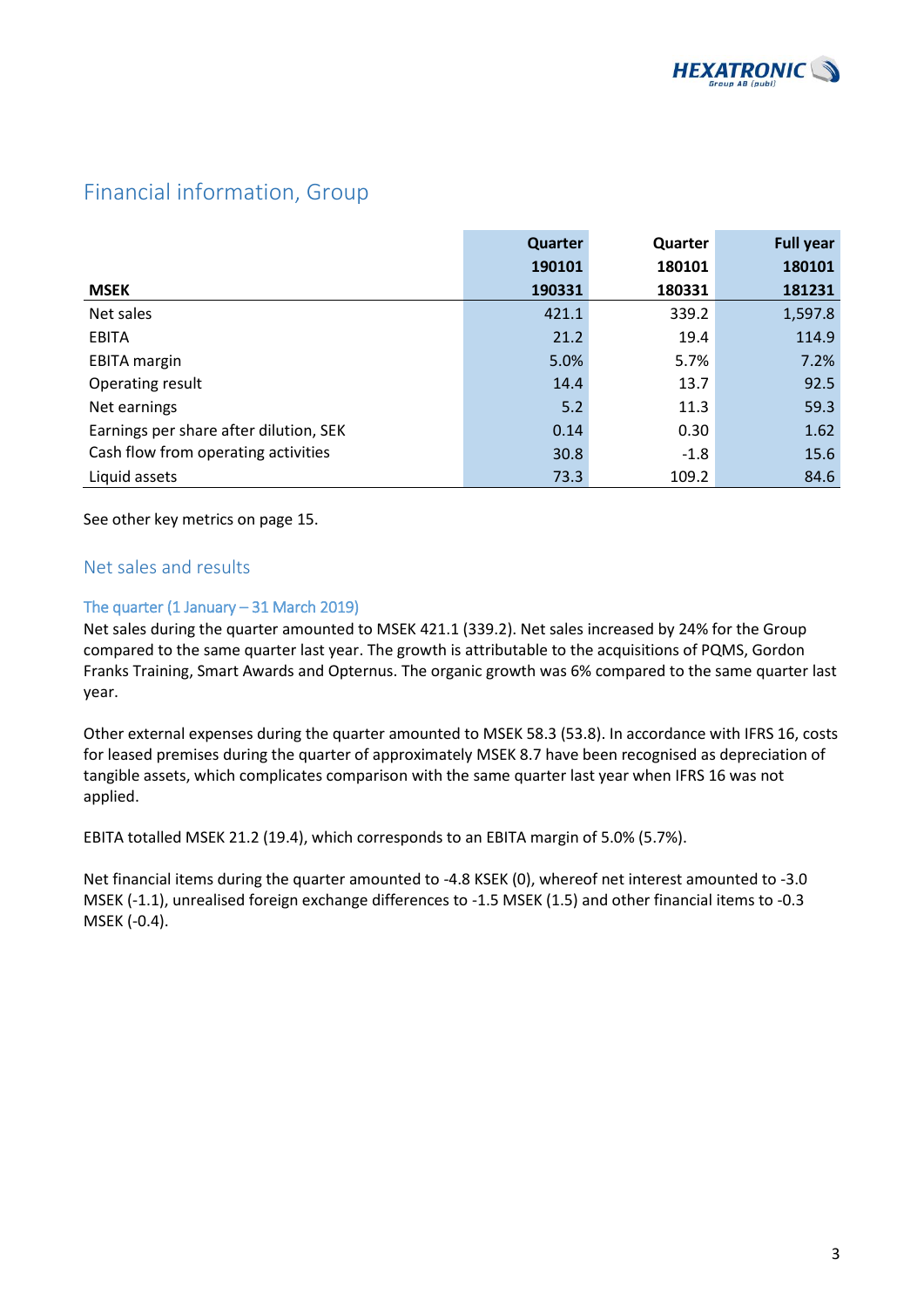



## Net sales 12 months, MSEK and EBITA margin rolling 12 months (%)

### Financial position and liquidity

#### Liquid assets

Liquid assets on 31 March 2019, excluding overdraft facilities, amounted to MSEK 73.3 (84.6). Unutilised overdraft facilities amounted to MSEK 113.2 on 31 March 2019.

#### Non-current assets

Non-current assets amounted to MSEK 778.2 on 31 March 2019 (594.7). MSEK 174.6 is related to the fact that use-of-rights for premises is recognized as tangible assets after the transition to IFRS 16.

#### **Equity**

Equity amounted to MSEK 529.3 on 31 March 2019 (494.4), which equated to SEK 14.23 per outstanding share before dilution at the end of the reporting period.

#### Borrowing

The Parent Company has an acquisition facility of MSEK 565. The utilised amount on 31 March 2019 totalled MSEK 411.6, and MSEK 354.7 of this is long-term borrowing. The debt falls due for payment on 15 December 2021 with an option to extend. The Parent Company's loan agreements include the usual conditions, commitments and provisos related to senior net debt to EBITDA ratio based on rolling 12 months pro forma, interest cover ratio and equity ratio.

Net debt totalled MSEK 338.3 at the end of the reporting period compared to MSEK 353.4 as per 31 December 2018, which corresponds to a net debt of 2.11 times. Agreed bank covenants are calculated excluding the effects of IFRS 16.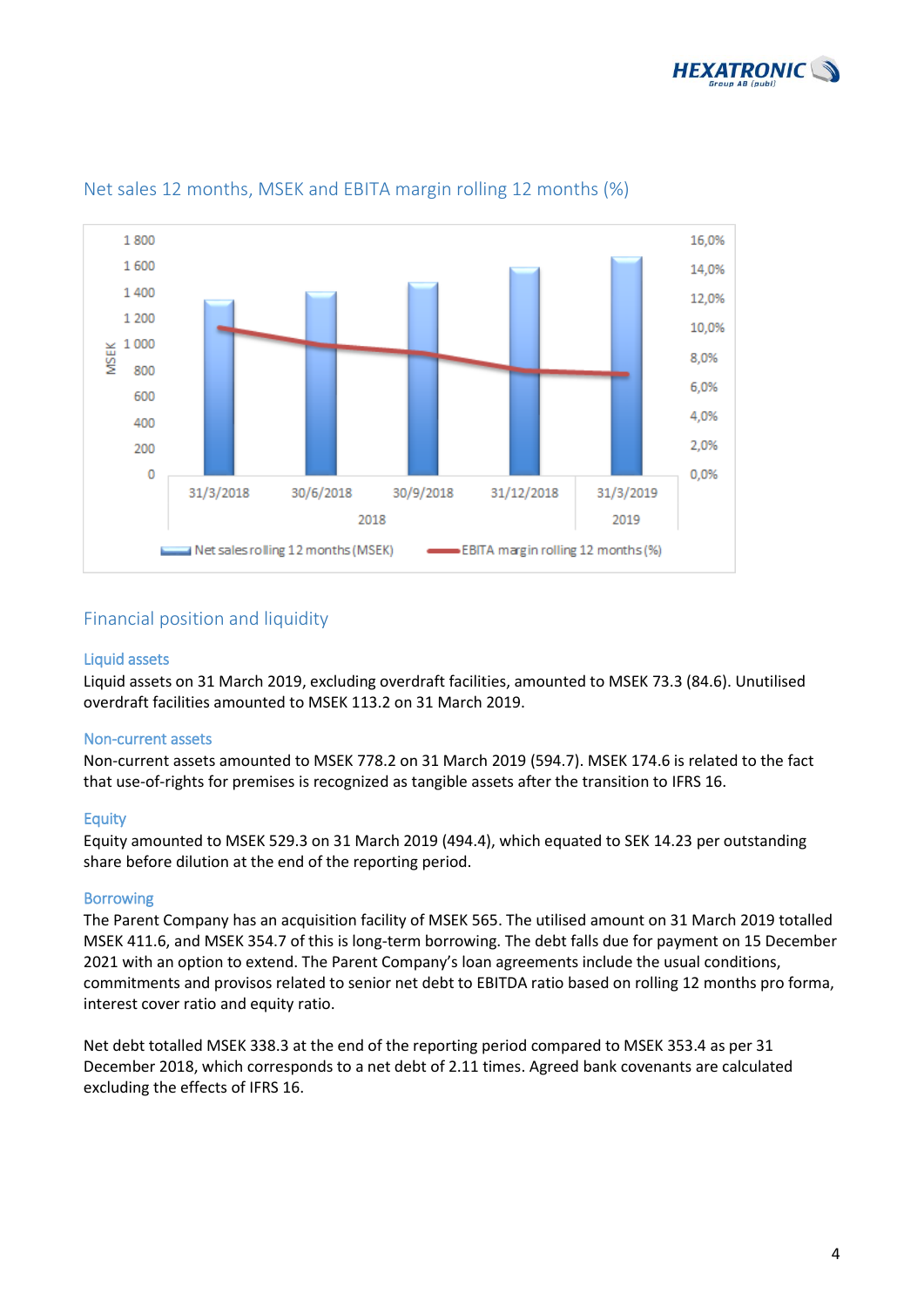

### Cash flow

#### Cash flow from operating activities

Cash flow from operating activities during the quarter amounted to MSEK 30.8 (-1.8), including a change in working capital of MSEK -14.3 (-19.2).

#### Cash flow from investing activities

Cash flow from investing activities during the quarter amounted to MSEK -14.9 (-227.2).

#### Cash flow from financing activities

Cash flow from financing activities during the quarter amounted to MSEK -25.7 (229.9). The cash flow from financing activities during the quarter is primarily attributable to less utilisation of overdraft facilities.

### The Group´s financial goals from 1 January 2019

In light of the transition to the new reporting standard, IFRS 16 Leases, the Board of Directors has adopted new financial goals to apply from 1 January 2019.

#### **Profitability**

The EBITA margin (Earnings before interest, taxes, and amortisation) should be at least 9% on a rolling 12 month basis. The EBITA margin on a rolling 12-month basis on 31 March 2019 was 7.0% (10.1%).

#### Growth

The Group shall grow more than its market organically. Annual growth of at least 20%. The growth will be both organic and acquisition-driven. Growth during the quarter was 24% (16%). Growth on a rolling 12 month basis was 25% (19%).

## Segments

Hexatronic Group AB (publ) is an engineering group specialising in fibre communications. The Group delivers products and solutions for optical fibre networks and supplies a complete range of passive infrastructure for telecom companies, including related training. Hexatronic Group AB (publ) comprises the operating segment fibre optic communication solutions.

## Customers

The Group's customers are telecom operators, network owners, telecom companies, installers and system houses, and a part of the Group's products are distributed via wholesalers.

## Employees

There were 576 (475) employees in the Group on 31 March 2019. The increase in employees compared to the same time last year is primarily due to the acquisition of PQMS, Gordon Franks Training and Opternus.

## Parent Company

The Parent Company's main business consists of performing Group-wide services. Revenue for the quarter amounted to MSEK 4.7 (5.9) and the result for the period was MSEK -10.4 (-5.5).

The Parent Company's financial assets amounted to MSEK 623.6 at the end of the period (compared to MSEK 630.2 at the beginning of the year).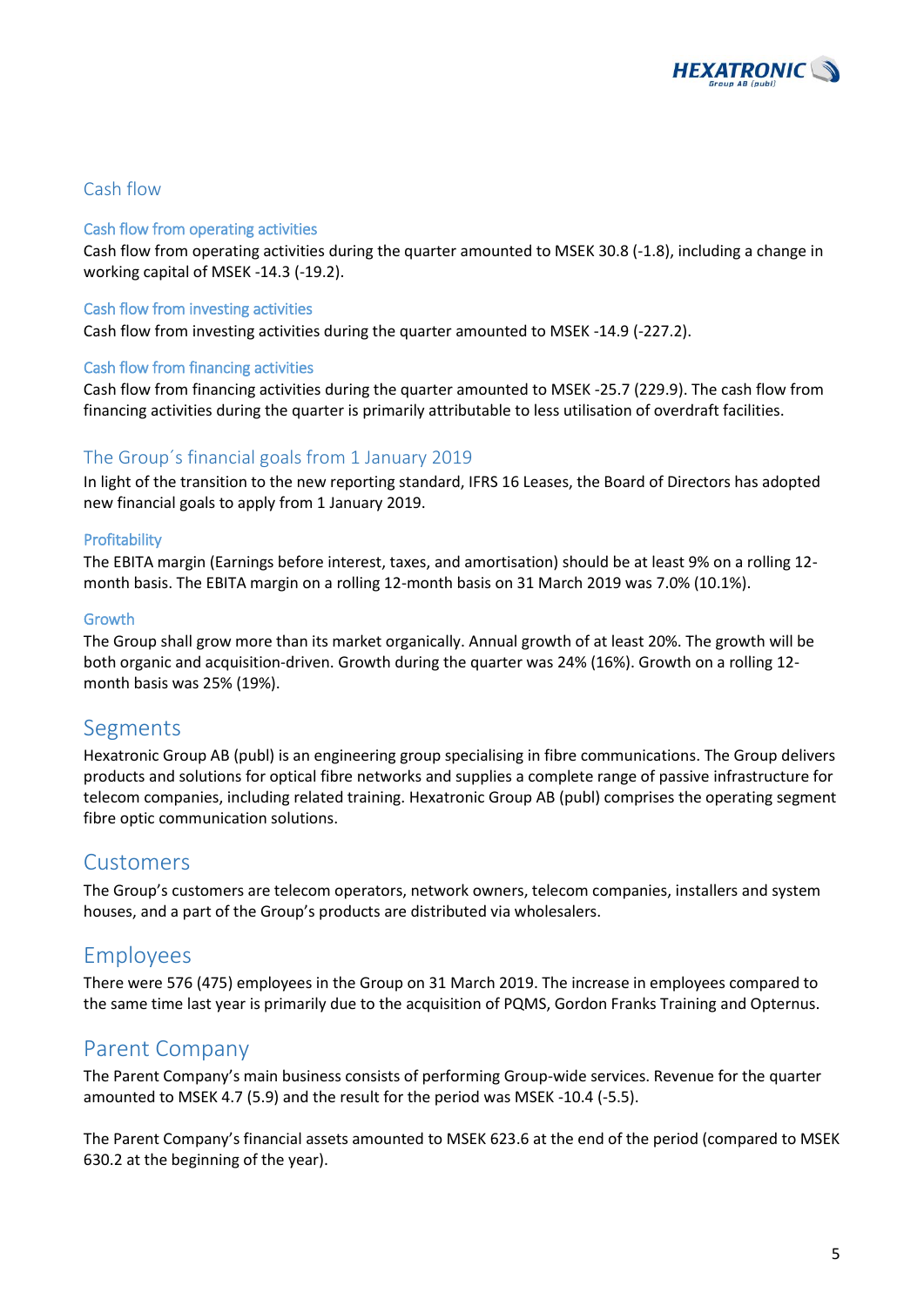

## Transactions with related parties

The Group rents premises from Fastighets AB Balder, in which the Group's board member Erik Selin has a significant influence. The rental contract has been entered under normal commercial conditions. The rent for the premises amounts to approximately MSEK 4.6 annually.

## Significant risks and uncertainties

Like all business activities, Hexatronic's operation is associated with risks of various kinds. Continually identifying and assessing risks is a natural and integral part of the operation, enabling risks to be controlled, limited and managed proactively.

The Group's ability to map and prevent risks minimises the likelihood of unpredictable events having an adverse impact on the business. The aim of risk management is not necessarily to eliminate the risk, but rather to safeguard set business goals with a balanced risk portfolio. Mapping, planning and management of identifiable risks supports the management in making strategic decisions. Risk assessment also aims to increase the entire organisation's risk awareness.

Several risk areas have been identified in Hexatronic's risk management process. Hexatronic has divided identified risks into operational and environmental risks, market risks and financial risks.

A more detailed description of the Group's risks and risk management is provided in the Hexatronic Group Annual Report for 2018 on page 42-45.

## Patent dispute

In June 2018 Emtelle UK Ltd. filed a lawsuit in England against Hexatronic UK Ltd., Hexatronic Cables & Interconnect Systems AB and Hexatronic Group AB., for infringement in two British patents related to airblown fiber. Hexatronic has contested the claim.

## The Group – Hexatronic Group AB (publ)



The Group offers a broad product range designed for fibre optic communication solutions for telecom companies, operators and network owners. It develops, designs, manufactures and sells its own products and system solutions in combination with products from leading partners around the world. The Group conducts its own business through established companies in Sweden, Norway, the UK, Germany, China, USA and New Zealand.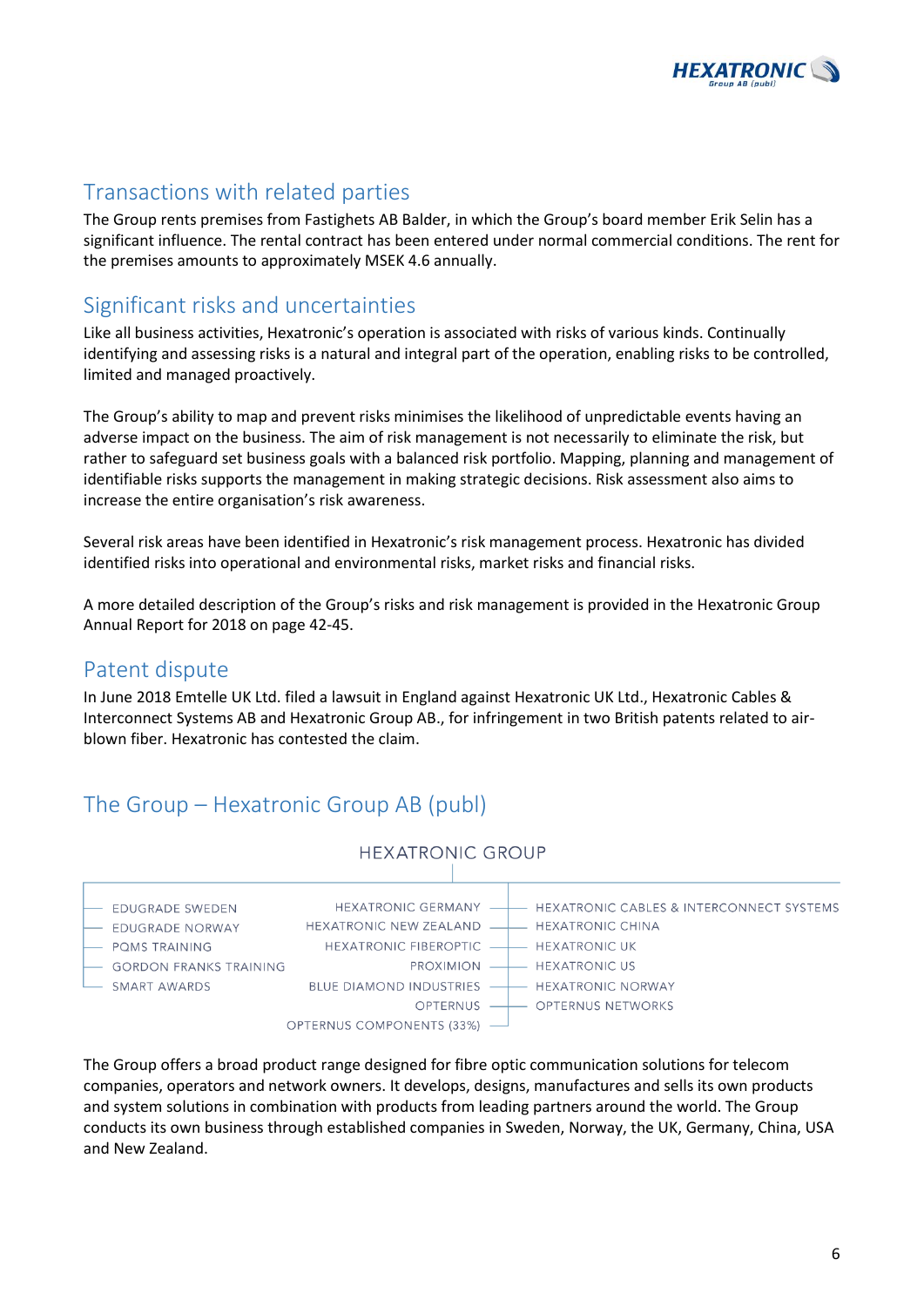

The Group's growth strategy is to grow organically by continuously developing its product range and introducing more added value services such as servicing, aftermarket sales, support and training.

The Group has an explicit acquisition and growth strategy.

## The market

Expansion of fiber networks has continued worldwide, both in broadband and 5G. It is evident that certain countries have made good progress while several large nations are still lagging a long way behind.

At the EU level and in many individual countries, there are digitalisation goals that include a certain bandwidth per household by a certain date. *The Digital Agenda for Europe* stipulates the goals up to 2025. The global economy is changing quickly, and it is important for the competitiveness of individual nations and the entire EU that the goals are met; this is causing several countries to earmark government funds to speed up the expansion.

There is still a high level of activity on the global FTTH market around the world, and especially on our focus markets which are the Nordics, Central Europe and North America. In an FTTH Council Europe report presented in February 2019, relating to coverage of FTTH/FTTB users by country as a percentage, small nations like the UAE, Qatar and Singapore, along with China are at the top of the rankings. The corresponding ranking for Europe is topped by Latvia, followed by Lithuania, Spain and Sweden. Large countries like Germany, Italy and Poland remain far down the list, with the UK at the very bottom having qualified for inclusion for the first time by achieving more than the 1% minimum required.

In terms of size, the North American market is comparable with Europe, and the rate of expansion is expected to be high in the next few years. During the period 2017–2018, the number of fiber users increased by 21% to a total of 17 million households, which indicates that the market is active.

The main task remaining in Sweden is to connect rural areas. Since the material requirement for duct and cable is higher for each connection in rural areas than in cities, the need for materials will not decrease at the same rate as the number of connections. Though, the rate of expansion in rural areas is lower than in cities which means this expansion will take longer time.

5G is now imminent – a technological shift that is needed to provide enough support for new services and connected products that need higher transfer speeds in the networks, such as driverless vehicles. Video now accounts for around 50% of all traffic, and this is expected to increase to 75% by 2023. The transition to 5G entails a marked densification of antennas. This will have an effect on the fiber networks as the antennas are largely connected to fiber, and the need for fiber will increase.

The expansion of 5G is still in its infancy and is expected to gather serious momentum in two to three years' time as it expands across Europe. The countries that have made the most progress with 5G expansion are China, the USA, Korea and Japan. According to the Ericsson Mobility Report of November 2018, 5G is expected to be rolled out on a global level from 2020, and by 2024 there will be 1.5 billion users of 5G.

The development of Internet of Things (IoT) and smart cities has only just begun, and the market is expected to grow dramatically in the years to come. Creative ideas and solutions are emerging and new needs are becoming evident. The opportunities and potential applications are virtually endless.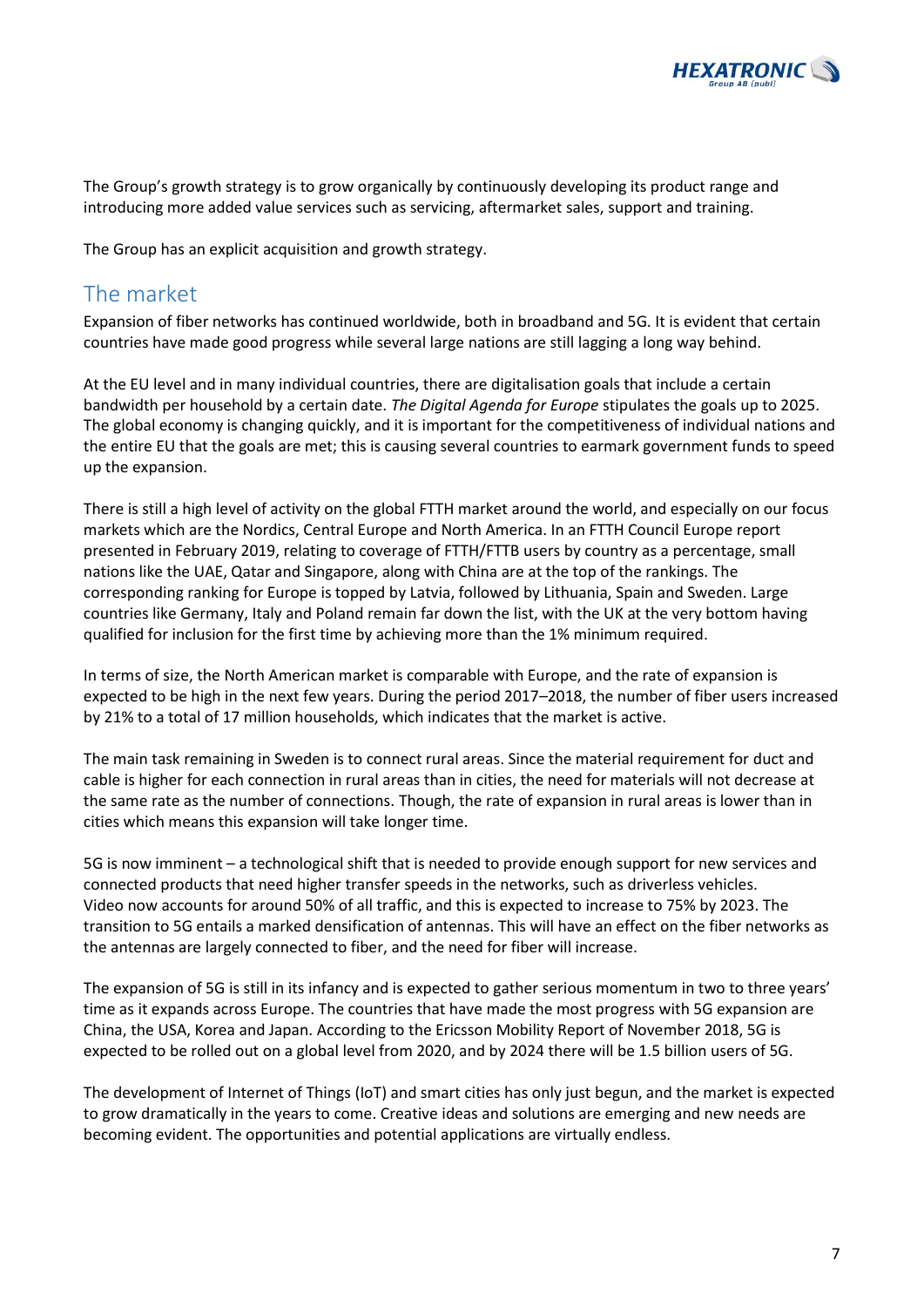

## **Outlook**

The Group will continue to work with large customers and major projects, where the Group's added value as a competent systems and product supplier constitutes a competitive edge. The Group's principal offering is systems and products for broadband communication, primarily for fibre optic networks.

The Group has an active acquisition and growth strategy whereby attractive candidate – i.e., those that can complement Hexatronic either in terms of market or products – are continuously being evaluated. The Group does not prioritise acquisitions in which cost synergies need to be harnessed to achieve a good return on the acquisition investment.

The Group does not publish forecasts.

## The Hexatronic share

The company's share is listed in the Mid cap segment on Nasdaq Stockholm.

The company's share is listed under the ticker **HTRO**. On the balance sheet date, the share capital in Hexatronic Group AB (publ) amounted to SEK 1,859,190.95, distributed among a total of 37,183,825 shares, before dilution from existing employee stock option programmes.

At the Annual General Meeting (AGM) on 19 April 2018, it was decided to authorise the Board to acquire and transfer personally held shares in line with the Board's decision, and to decide on the new issue of shares and/or warrants and/or convertibles equating to no more than 10% of the registered share capital. The AGM decided to pay a dividend of SEK 0.40 per share, which was paid on 26 April 2018.

The fair value on the issued options, in all employee stock option programs, has been calculated according to the Black & Scholes model. Each option entitles the holder to buy one share.

Employee stock option programmes active at the time of this report's publication are:

- In 2016/17 an employee stock option programme was approved with 700,000 options available to the company's personnel; 346,500 of these options were subscribed at an issue price of SEK 51.65, with a redemption window of 15 January – 15 February 2020.
- In 2018 an employee stock option programme was approved with 1,000,000 options available to the company's personnel; 603,000 of these options were subscribed at an issue price of SEK 82.20, with a redemption window of 15 May – 15 June 2021.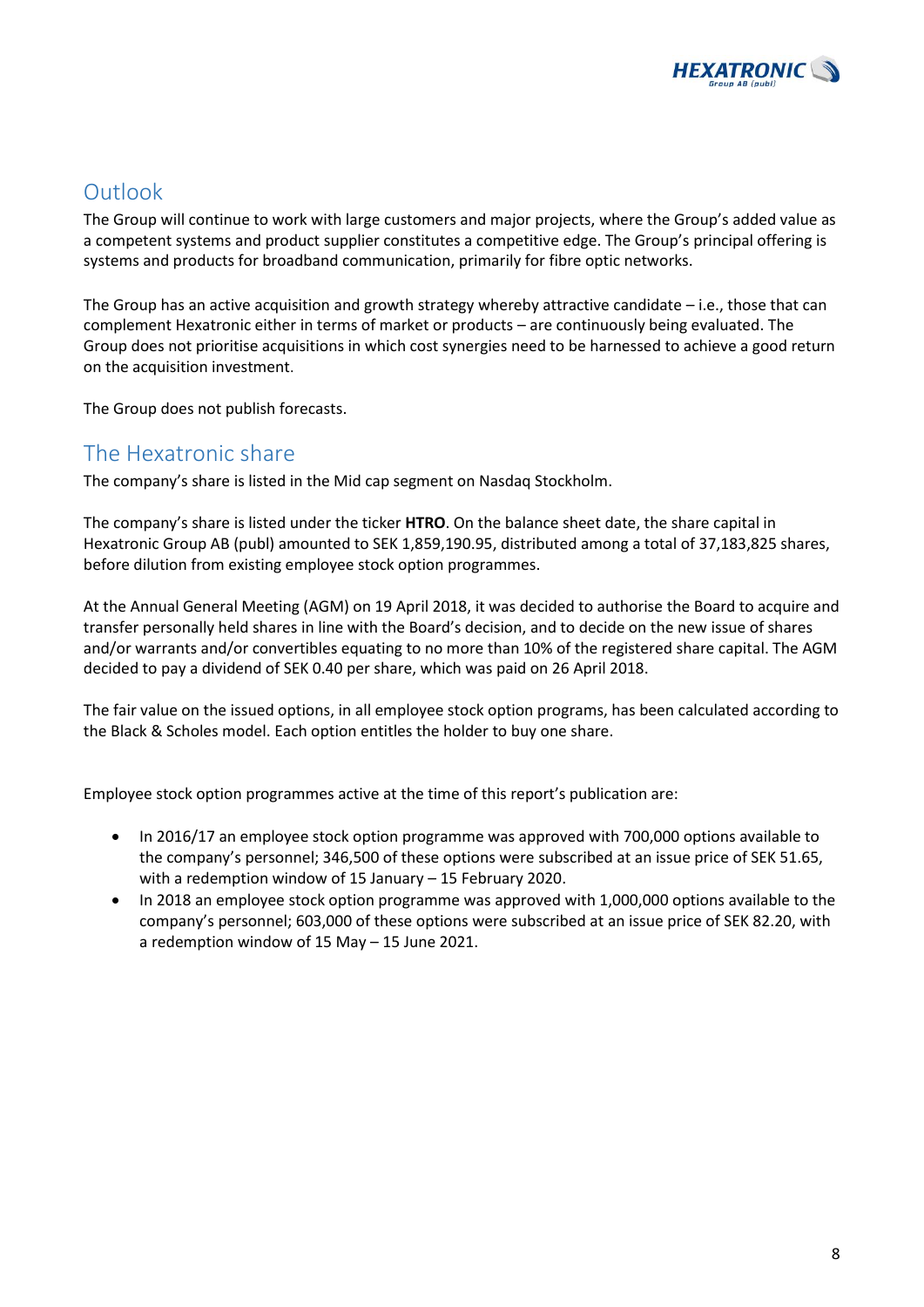



## Share price development in the past 12 months (SEK)

The company's market value at the end of the period was MSEK 2,146.

The number of shareholders at period end, 7,637, is based on data from Euroclear. The shareholder structure of Hexatronic Group AB (publ) on 31 March 2019 is shown in the table below.

| <b>Shareholder</b>                        | <b>No. of shares</b> | Capital & votes % |
|-------------------------------------------|----------------------|-------------------|
| <b>Accendo Capital</b>                    | 4 0 58 4 47          | 10,9%             |
| Handelsbanken Funds                       | 3 288 500            | 8,8%              |
| Jonas Nordlund, privately and corporately | 2989841              | 8,0%              |
| Martin Åberg and Erik Selin via Chirp AB  | 1785872              | 4,8%              |
| Fondita Nordic Micro Cap                  | 1763000              | 4,7%              |
| Swedbank Robur, West Fund                 | 1 342 039            | 3,6%              |
| Avanza Pension - Insurance Company        | 1 1 1 7 9 7 3        | 3,0%              |
| Nordea Funds                              | 1 1 1 7 2 7          | 3,0%              |
| Göran Nordlund, privately and corporately | 1083954              | 2,9%              |
| <b>Consensus Asset Management</b>         | 874 763              | 2,4%              |
| Other shareholders                        | 17 767 709           | 47,8%             |
| <b>Total outstanding shares</b>           | 37 183 825           | 100,0%            |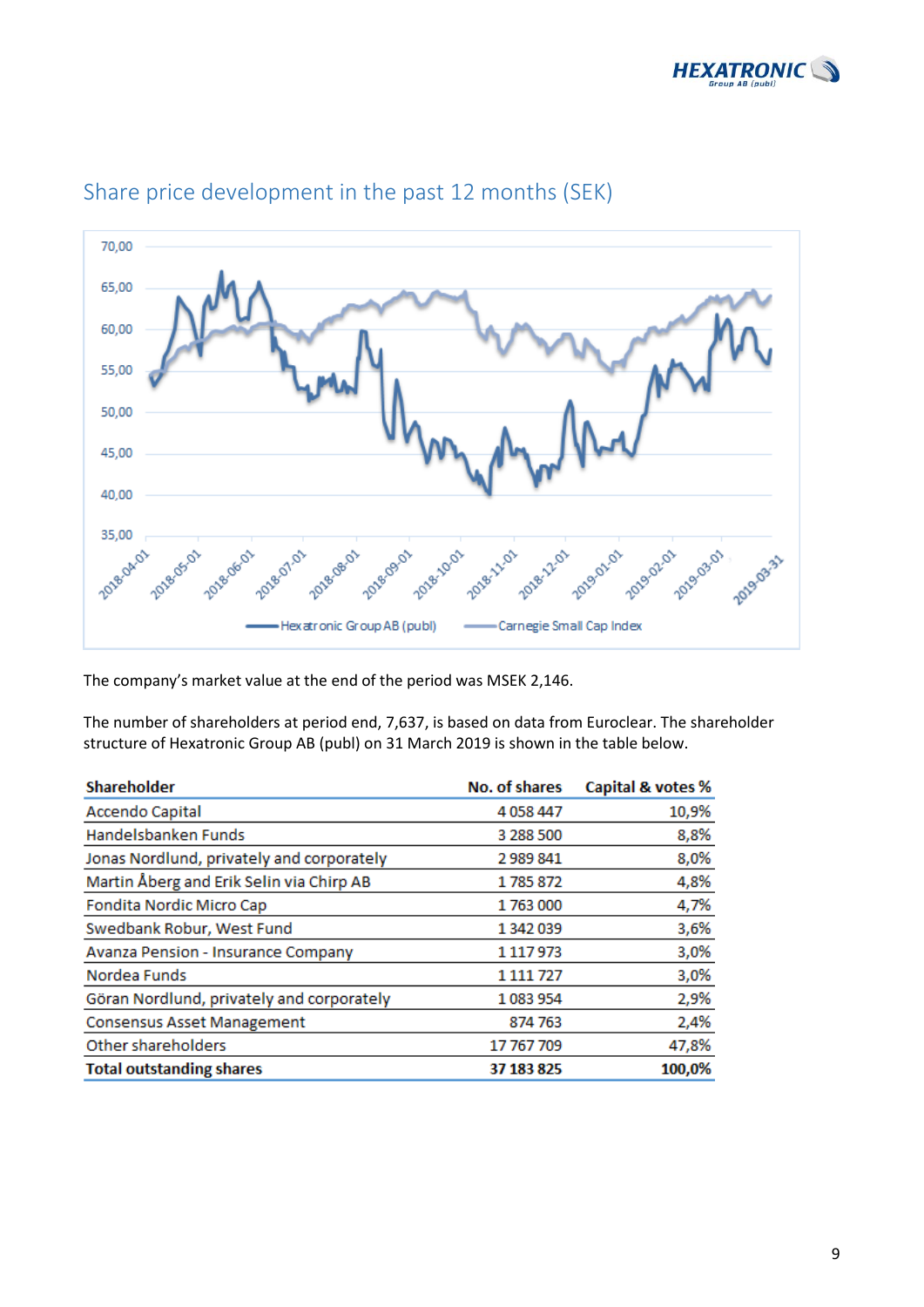

## Other information

### Publication

This information comprises disclosures that Hexatronic Group AB (publ) must publish according to the EU Market Abuse Regulation and the Swedish Securities Market Act. The information was submitted for publication, under responsibility of the contact persons named below, on 3 May 2019 at 08:00 CET.

#### Financial calendar

Interim Report April-June 2019: 16 August 2019 Interim Report July-September 2019: 6 November 2019 Year-End Report: 21 February 2020

#### Annual General Meeting

The AGM will be held on 9 May 2019.

Please direct any questions to:

- Henrik Larsson Lyon, President and CEO, + 46 (0)70-650 34 00
- Lennart Sparud, CFO, + 46 (0)70-558 66 04

The Board of Directors and President hereby confirm that this interim report provides a true and fair overview of the business, financial position and results of the Parent Company and the Group and describes significant risks and uncertainty factors with which the Parent Company and the companies forming the Group are faced.

Gothenburg, 3 May 2019

Anders Persson Erik Selin Chairman Board member

Jaakko Kivinen Malin Frenning (Malin Frenning) waa meesta waa madaxwee Malin Frenning Board member Board member

Malin Persson **Malin Persson** Lyon Henrik Larsson Lyon Board member **President and CEO** 

This interim report has not been reviewed by the company's auditor.

*Hexatronic Group AB (publ) is a group that develops, markets and delivers products, components and system solutions with the main focus on the fiber optic market. Hexatronic offers a wide range of innovative system and product solutions mainly for passive fiber optic infrastructure with global trademarks like Ribbonet®, Micronet™, Drytech™, Lightmate®, FibreHub™, Matrix, Viper, Stingray and Wistom®. The Group has its headquarters in Gothenburg, Sweden and has sales offices and/or subsidiaries in Sweden, Norway, Finland, United Kingdom, Germany, China, New Zealand and the US. The Group is listed on Nasdaq Stockholm under the ticker HTRO. For more information, visit [www.hexatronicgroup.com.](http://www.hexatronicgroup.com/)*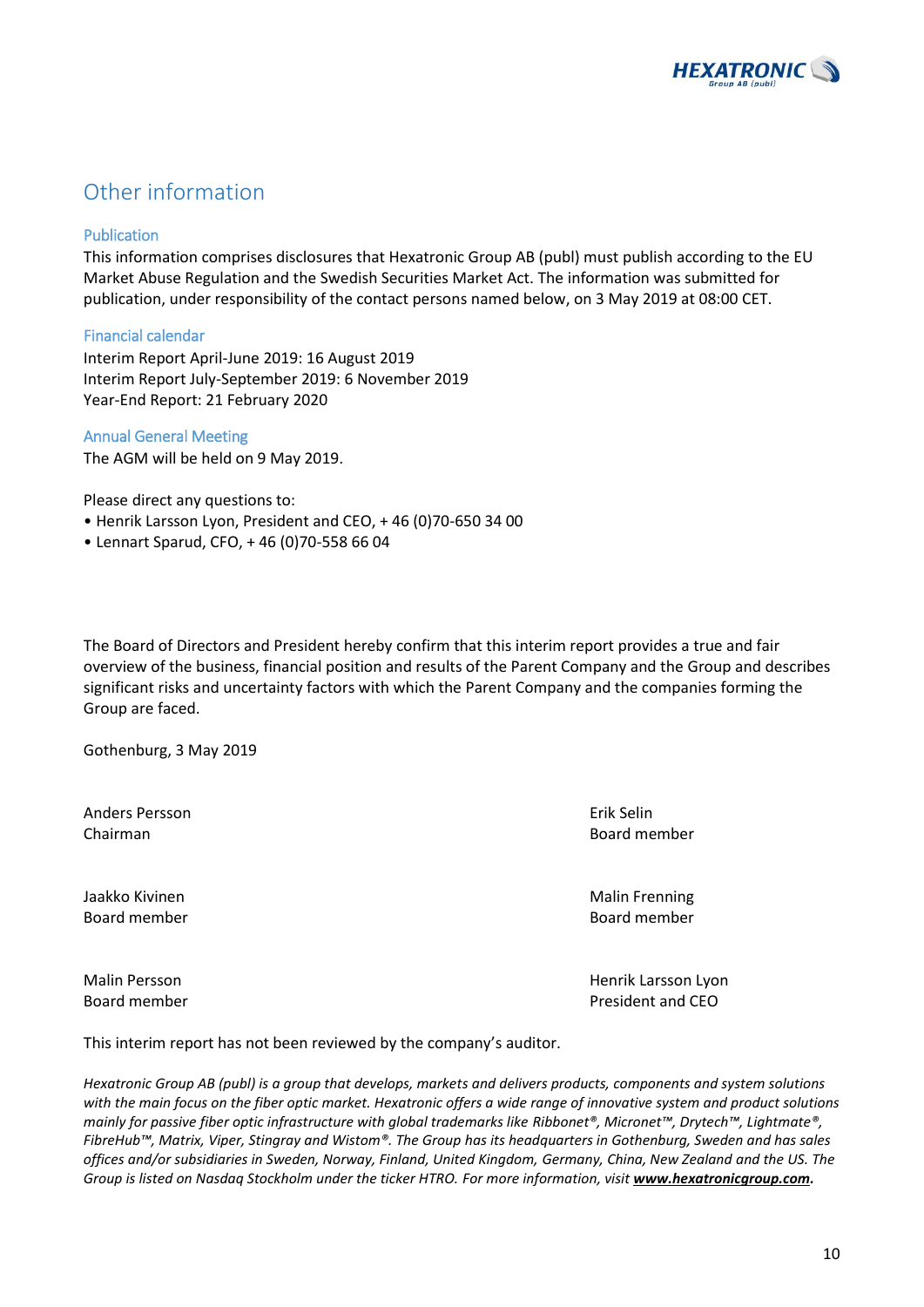

| Consolidated income statement (SEK thousand)               | Quarter     | Quarter    | <b>Full year</b> |
|------------------------------------------------------------|-------------|------------|------------------|
|                                                            | Jan-March   | Jan-March  | Jan-Dec          |
|                                                            | 2019        | 2018       | 2018             |
| Revenue                                                    |             |            |                  |
| Net sales                                                  | 421,087     | 339,234    | 1,597,768        |
| Other operating income                                     | 1,223       | 678        | 17,526           |
|                                                            | 422,310     | 339,912    | 1,615,294        |
| Operating expenses                                         |             |            |                  |
| Raw materials and goods for resale                         | $-233,603$  | $-186,815$ | $-906,639$       |
| Other external costs                                       | $-58,336$   | $-53,797$  | $-259,596$       |
| Personnel costs                                            | $-93,169$   | $-74,735$  | $-306,191$       |
| Other operating expenses                                   | $\mathbf 0$ | 0          | $-4,653$         |
| Depreciation of tangible assets                            | $-15,961$   | $-5,151$   | $-23,281$        |
| Earnings before interest, taxes and amortisation (EBITA)   | 21,241      | 19,414     | 114,933          |
| Depreciation of intangible assets                          | $-6,837$    | $-5,687$   | $-22,388$        |
| <b>Operating result (EBIT)</b>                             | 14,404      | 13,727     | 92,545           |
| <b>Result from financial items</b>                         |             |            |                  |
| Financial income                                           | 41          | 1,256      | 194              |
| Financial expenses                                         | $-4,861$    | $-1,272$   | $-10,988$        |
|                                                            |             |            |                  |
| <b>Result after financial items</b>                        | 9,584       | 13,710     | 81,751           |
| Income taxes                                               | $-4,403$    | $-2,402$   | $-22,472$        |
| Net result for the period                                  | 5,181       | 11,309     | 59,279           |
| <b>Attributable to:</b>                                    |             |            |                  |
| Parent Company shareholders                                | 5,181       | 11,309     | 59,279           |
| <b>Earnings per share</b>                                  |             |            |                  |
| Earnings per share before dilution (SEK)                   | 0.14        | 0.31       | 1.63             |
| Earnings per share after dilution (SEK)                    | 0.14        | 0.30       | 1.62             |
|                                                            |             |            |                  |
| Consolidated statement of comprehensive income             | Quarter     | Quarter    | <b>Full year</b> |
|                                                            | Jan-March   | Jan-March  | Jan-Dec          |
|                                                            | 2019        | 2018       | 2018             |
| Result for the period                                      | 5,181       | 11,309     | 59,279           |
| Items which can later be recovered in the income statement |             |            |                  |
| <b>Translation differences</b>                             | 16,461      | 2,330      | 11,542           |
| Cash flow hedge                                            | $\mathbf 0$ | 3,077      | 3,077            |
| Other comprehensive income for the period                  | 16,461      | 5,407      | 14,619           |
| Comprehensive income for the period                        | 21,642      | 16,716     | 73,898           |
| Attributable to:                                           |             |            |                  |
| Parent Company shareholders                                | 21,642      | 16,716     | 73,898           |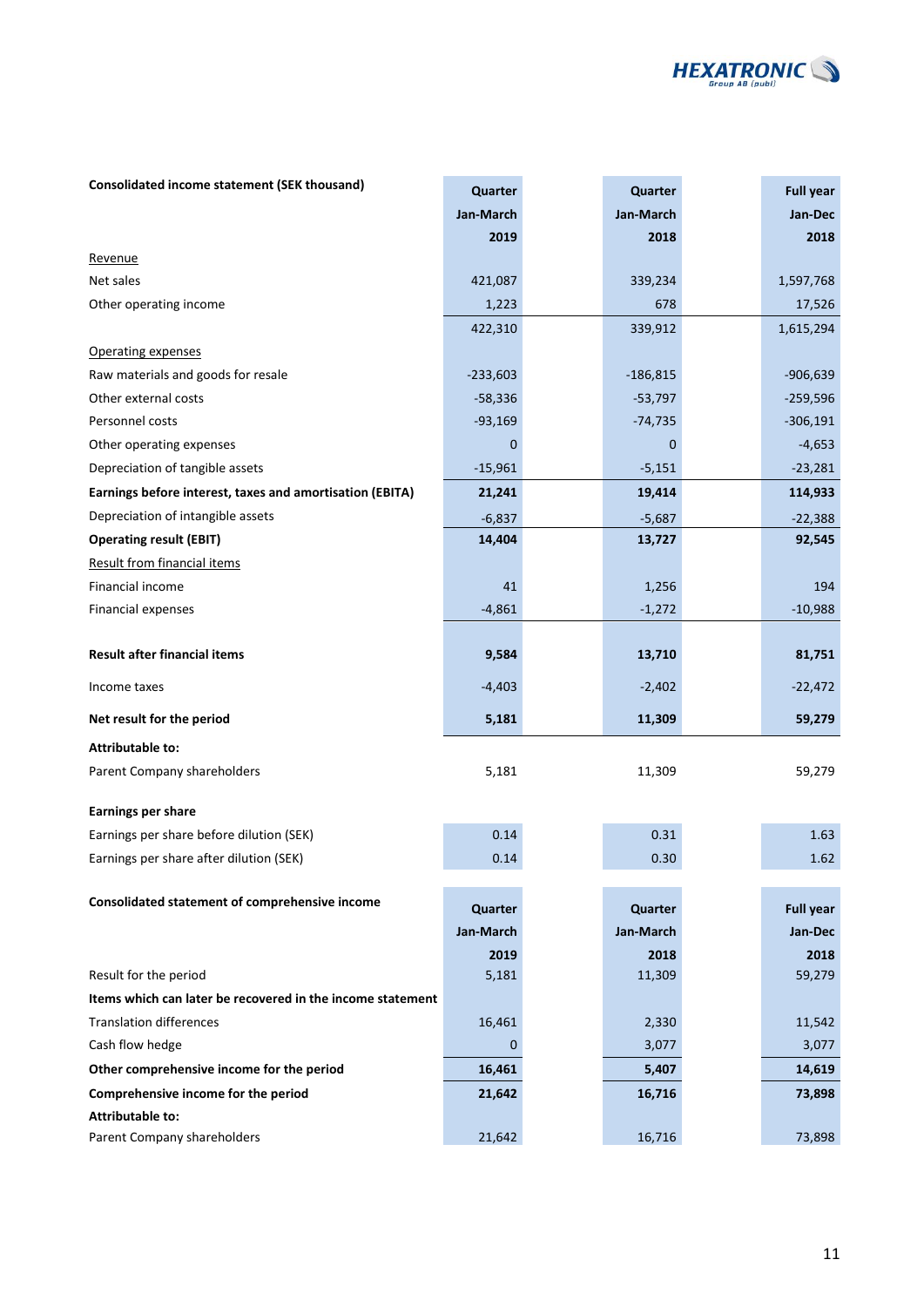

| <b>Consolidated balance sheet (SEK thousand)</b> |             |           |                |
|--------------------------------------------------|-------------|-----------|----------------|
|                                                  | 31/3/2019   | 31/3/2018 | 31/12/2018     |
| <b>Assets</b>                                    |             |           |                |
|                                                  |             |           |                |
| Non-current assets                               |             |           |                |
| Intangible assets                                | 455,452     | 290,822   | 454,517        |
| Tangible assets                                  | 321,187     | 120,456   | 139,197        |
| Financial assets                                 | 1,604       | 934       | 1,015          |
| <b>Total non-current assets</b>                  | 778,243     | 412,212   | 594,729        |
| <b>Current assets</b>                            |             |           |                |
| Inventories                                      | 379,672     | 304,326   | 334,282        |
|                                                  |             |           |                |
| Current receivables                              |             |           |                |
| Accounts receivable                              | 278,928     | 225,923   | 261,774        |
| Current tax receivables                          | 0           | 0         | 1,594          |
| Other receivables                                | 2,627       | 2,613     | 2,553          |
| Prepaid expenses and accrued income              | 29,401      | 13,628    | 23,582         |
| <b>Total current receivables</b>                 | 310,956     | 242,164   | 289,502        |
|                                                  |             |           |                |
| Liquid assets                                    | 73,281      | 109,172   | 84,621         |
| <b>Total current assets</b>                      | 763,909     | 655,663   | 708,405        |
|                                                  |             |           |                |
| <b>Total assets</b>                              | 1,542,152   | 1,067,875 | 1,303,134      |
| <b>Equity</b>                                    | 529,261     | 430,802   | 494,415        |
|                                                  |             |           |                |
| Non-current liabilities                          |             |           |                |
| Liabilities to credit institutions               | 354,666     | 281,729   | 351,741        |
| Deferred tax                                     | 57,085      | 35,592    | 62,630         |
| Non-current lease liabilities                    | 144,367     | $\Omega$  | $\overline{0}$ |
| <b>Total non-current liabilities</b>             | 556,118     | 317,321   | 414,372        |
|                                                  |             |           |                |
| <b>Current liabilities</b>                       |             |           |                |
| Liabilities to credit institutions               | 56,923      | 42,215    | 56,457         |
| <b>Current lease liabilities</b>                 | 30,829      | 0         | 0              |
| Overdraft facilities                             | $\mathbf 0$ | 0         | 29,863         |
| Accounts payable                                 | 221,422     | 169,373   | 173,772        |
| Provisions                                       | 3,000       | 3,000     | 3,000          |
| Current tax liabilities                          | 7,585       | 3,395     | 0              |
| Other liabilities                                | 72,454      | 46,890    | 72,815         |
| Accrued expenses and deferred income             | 64,560      | 54,878    | 58,440         |
| <b>Total current liabilities</b>                 | 456,773     | 319,752   | 394,347        |
| Total equity, provisions and liabilities         | 1,542,152   | 1,067,875 | 1,303,134      |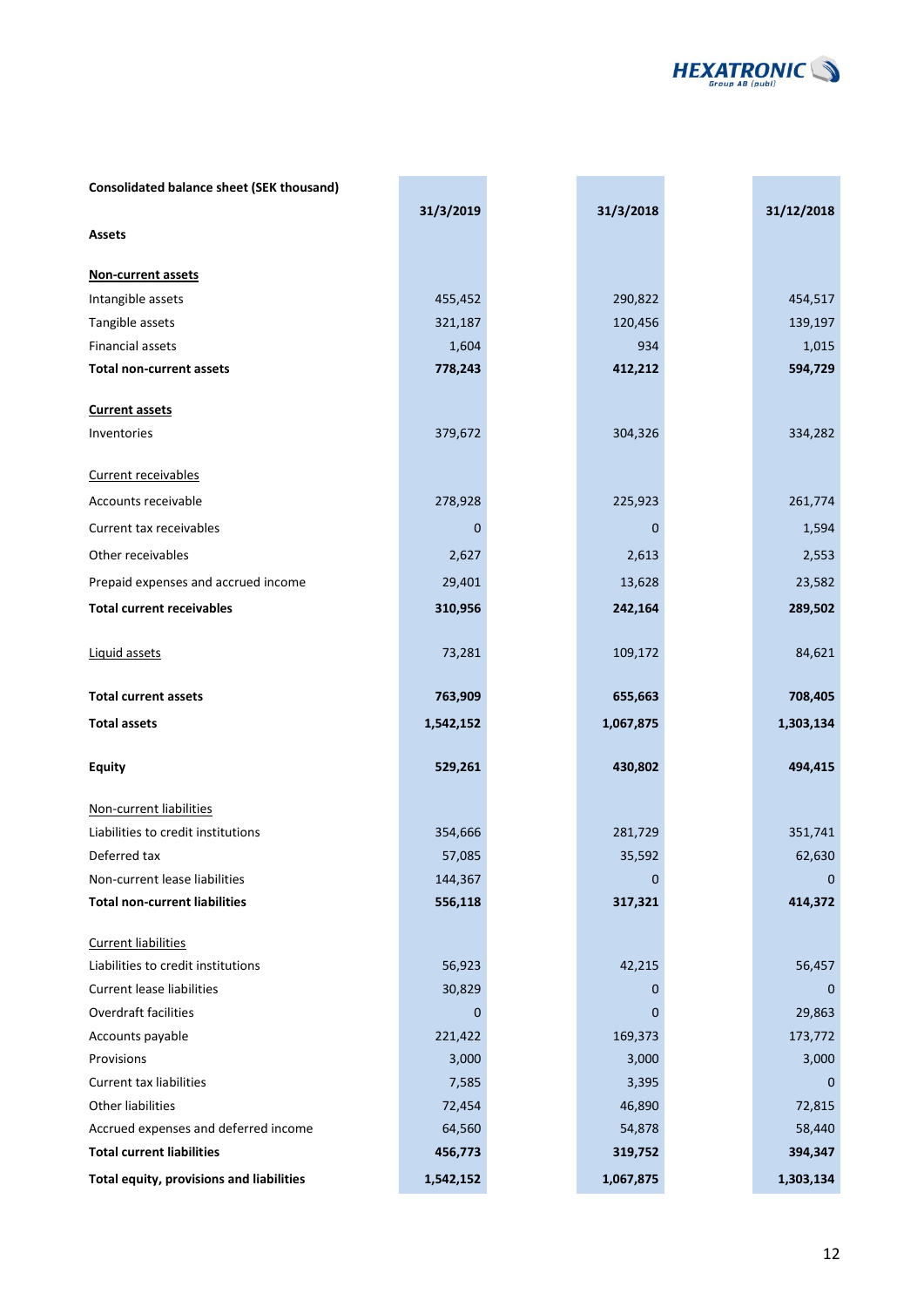

| Consolidated statement of changes in equity (SEK<br>thousand)                                                 | Share capital              | Other capital<br>contributions | <b>Reserves</b> | Result<br>brought<br>forward,<br>including<br>result for<br>the period | <b>Total equity</b>   |
|---------------------------------------------------------------------------------------------------------------|----------------------------|--------------------------------|-----------------|------------------------------------------------------------------------|-----------------------|
| Balance brought forward as of 1 January 2018                                                                  | 1,809                      | 186,077                        | $-8,714$        | 236,087                                                                | 415,259               |
| Result for the period                                                                                         | $\mathbf 0$<br>$\mathbf 0$ | 0                              | 0               | 59,279                                                                 | 59,279                |
| Other comprehensive income                                                                                    | $\mathbf{0}$               | 0<br>$\mathbf 0$               | 14,619          | 0                                                                      | 14,619                |
| <b>Total comprehensive income</b>                                                                             |                            |                                | 14,619          | 59,279                                                                 | 73,898                |
| New share issue relating to business acquisitions                                                             | 17                         | 17,436                         | 0               | 0                                                                      | 17,453                |
| Employee stock option programme                                                                               | 0                          | 2,274                          | 0               | 0                                                                      | 2,274                 |
| Dividends paid                                                                                                | $\mathbf 0$                | 0                              | 0               | -14,469                                                                | $-14,469$             |
| Total transactions with shareholders, reported<br>directly in equity                                          | 17                         | 19,710                         | 0               | -14,469                                                                | 5,258                 |
| Balance carried forward as of 31 December 2018                                                                | 1,826                      | 205,787                        | 5,905           | 280,897                                                                | 494,415               |
| Balance brought forward as of 1 January 2019                                                                  | 1,826                      | 205,787                        | 5,905           | 280,897                                                                | 494,415               |
| Result for the period                                                                                         | $\mathbf 0$                | 0                              | 0               | 5,181                                                                  | 5,181                 |
| Other comprehensive income                                                                                    | $\mathbf 0$                | 0                              | 16,461          | 0                                                                      | 16,461                |
| <b>Total comprehensive income</b>                                                                             | $\bf{0}$                   | 0                              | 16,461          | 5,181                                                                  | 21,642                |
| New share issue relating to business acquisitions<br>New shares related to employee stock option<br>programme | $\mathbf 0$<br>34          | 0<br>376                       | 0<br>0          | 0<br>12,795                                                            | $\mathbf 0$<br>13,204 |
| Total transactions with shareholders, reported<br>directly in equity                                          | 34                         | 376                            | 0               | 12,795                                                                 | 13,204                |
| Balance carried forward as of 31 March 2019                                                                   | 1,859                      | 206,163                        | 22,366          | 298,873                                                                | 529,261               |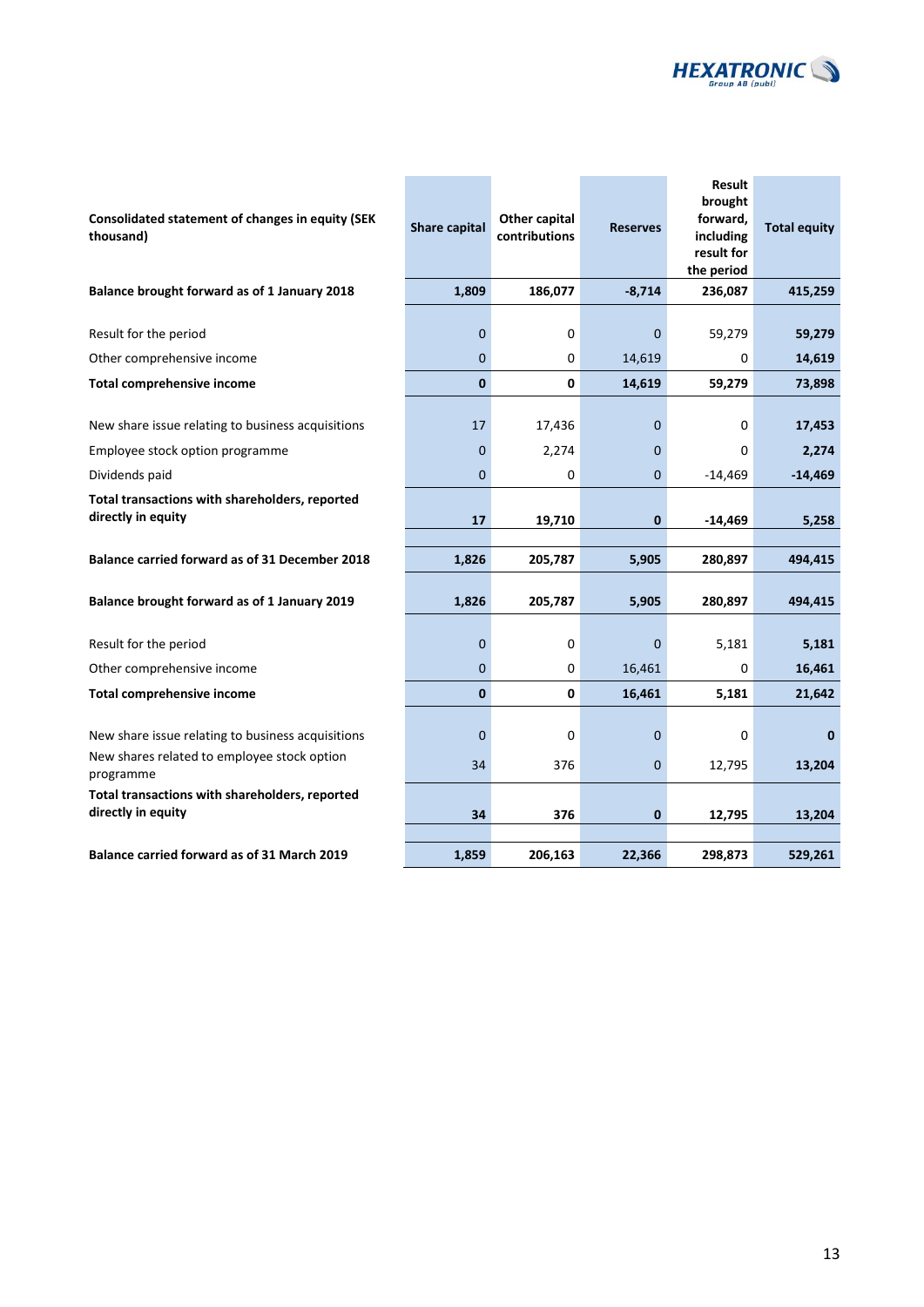

| <b>Consolidated statement of cash flows (SEK)</b>                        |           |             |                  |
|--------------------------------------------------------------------------|-----------|-------------|------------------|
| thousand)                                                                | Quarter   | Quarter     | <b>Full year</b> |
|                                                                          | Jan-March | Jan-March   | Jan-Dec          |
|                                                                          | 2019      | 2018        | 2018             |
| Operating result                                                         | 14,404    | 13,727      | 92,545           |
| Items not affecting cash flow                                            | 35,424    | 12,015      | 50,508           |
| Interest received                                                        | 41        | 105         | 194              |
| Interest paid                                                            | $-3,241$  | $-1,349$    | $-10,403$        |
| Income tax paid                                                          | $-1,529$  | $-7,084$    | $-34,094$        |
| Cash flow from operating activities before changes<br>in working capital | 45,099    | 17,414      | 98,749           |
|                                                                          |           |             |                  |
| Increase $(-)/$ decrease $(+)$ in inventories                            | $-45,390$ | $-46,004$   | $-67,247$        |
| Increase (-)/decrease (+) in accounts receivable                         | $-17,155$ | 8,570       | 1,378            |
| Increase $(-)/$ decrease $(+)$ in operating receivables                  | $-4,299$  | $-688$      | $-4,627$         |
| Increase (+)/decrease (-) in accounts payable                            | 47,650    | 13,452      | 5,183            |
| Increase (+)/decrease (-) in operating liabilities                       | 4,925     | 5,486       | $-17,872$        |
| Cash flow from changes in working capital                                | $-14,269$ | $-19,184$   | $-83,186$        |
|                                                                          |           |             |                  |
| Cash flow from operating activities                                      | 30,830    | $-1,771$    | 15,564           |
| <b>Investing activities</b>                                              |           |             |                  |
| Acquisition of tangible and intangible assets                            | $-14,341$ | $-9,265$    | $-41,034$        |
| Acquisition of subsidiaries after deduction of<br>acquired liquid assets | 0         | $-217,312$  | $-319,776$       |
| Change in financial assets                                               | $-589$    | $-622$      | $-703$           |
| Cash flow from investing activities                                      | $-14,930$ | $-227,199$  | $-361,512$       |
| <b>Financing activities</b>                                              |           |             |                  |
| <b>Borrowings</b>                                                        | 0         | 229,904     | 348,728          |
| Amortisation of loans                                                    | $-8,709$  | 0           | $-43,446$        |
| Changes in overdraft facilities                                          | $-29,863$ | 0           | 29,863           |
| New share issues for the period                                          | 12,828    | 0           | 1,654            |
| Dividends paid                                                           | 0         | $\mathbf 0$ | $-14,469$        |
| Cash flow from financing activities                                      | $-25,744$ | 229,904     | 322,330          |
|                                                                          |           |             |                  |
| Cash flow for the period                                                 | $-9,844$  | 933         | $-23,618$        |
| Liquid assets at the start of the period                                 | 84,621    | 108,239     | 108,239          |
| Exchange rate difference in liquid assets                                | $-1,495$  | 0           | 0                |
| Liquid assets at the end of the period                                   | 73,281    | 109,172     | 84,621           |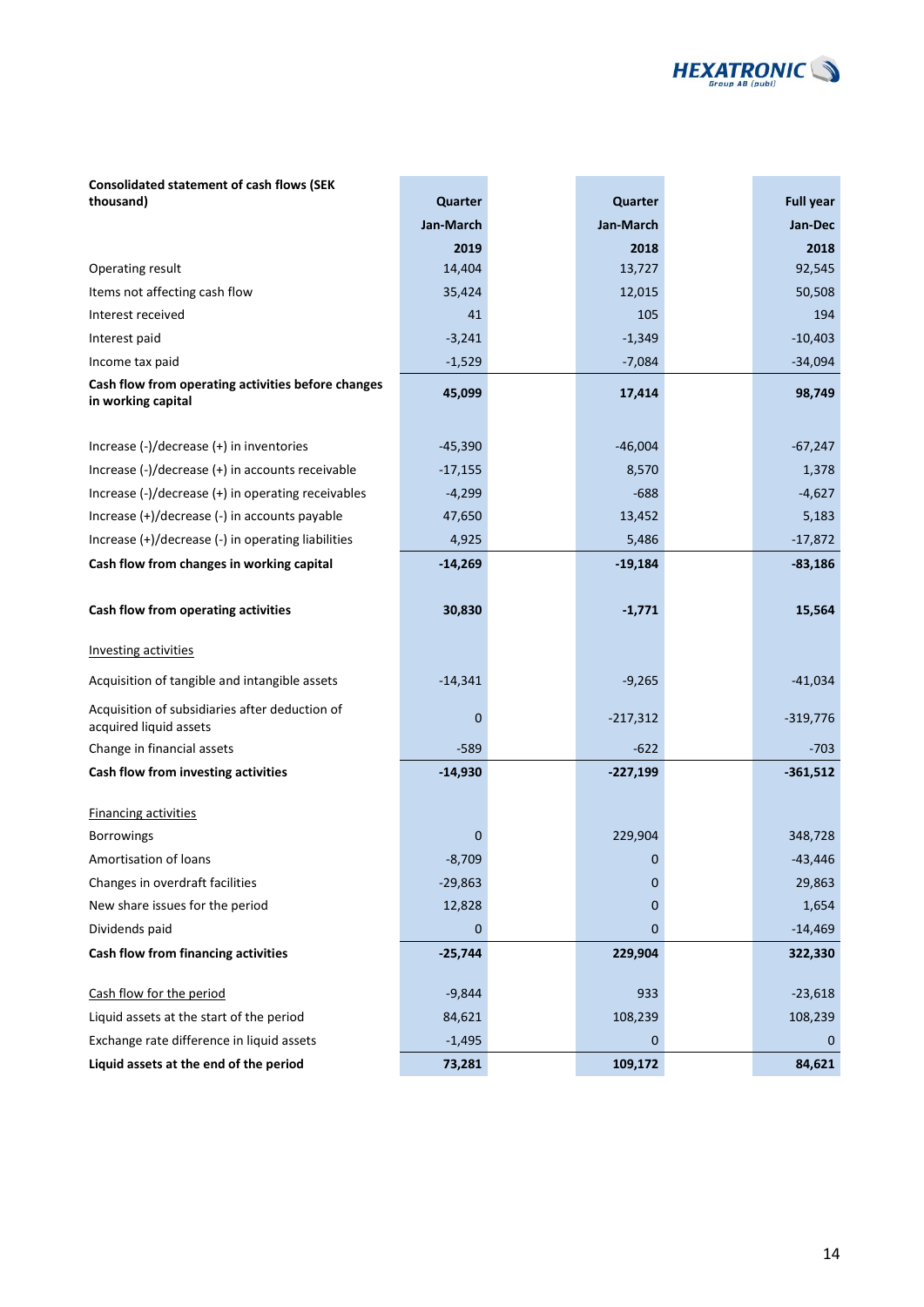

| Key metrics for the group                      | Quarter    | Quarter    | <b>Full year</b> |
|------------------------------------------------|------------|------------|------------------|
|                                                | Jan-March  | Jan-March  | Jan-Dec          |
|                                                | 2019       | 2018       | 2018             |
|                                                |            |            |                  |
| Growth in net sales                            | 24%        | 16%        | 23%              |
| <b>EBITA</b> margin                            | 5.0%       | 5.7%       | 7.2%             |
| EBITA margin, 12 months rolling                | 7.0%       | 10.1%      | 7.2%             |
| Operating margin                               | 3.4%       | 4.0%       | 5.8%             |
| Earnings per share before dilution (SEK)       | 0.14       | 0.31       | 1.63             |
| Earnings per share after dilution (SEK)        | 0.14       | 0.30       | 1.62             |
| Net sales per employee (SEK thousand)          | 747        | 714        | 3,090            |
| Result per employee (SEK thousand)             | q          | 24         | 115              |
| Quick ratio                                    | 0.8        | 1.1        | 1.0              |
| Average number of employees                    | 564        | 475        | 517              |
| Number of shares at period end before dilution | 37,183,825 | 36,171,677 | 36,511,825       |
| Average number of shares before dilution       | 36,959,825 | 36,171,677 | 36,278,940       |
| Average number of shares after dilution        | 37,123,335 | 37,826,437 | 36,676,240       |

For the definition of key metrics, see the Annual Report for 2018.

The key metrics presented are deemed essential to describing the Group's development as they both constitute the Group's financial objectives (growth in net sales and EBITA margin) and are the key metrics by which the Group is governed. Several key metrics are considered relevant to investors, such as earnings per share and the number of shares. Other key metrics are presented in order to provide different perspectives on how the Group is developing and are therefore deemed to be of benefit to the reader.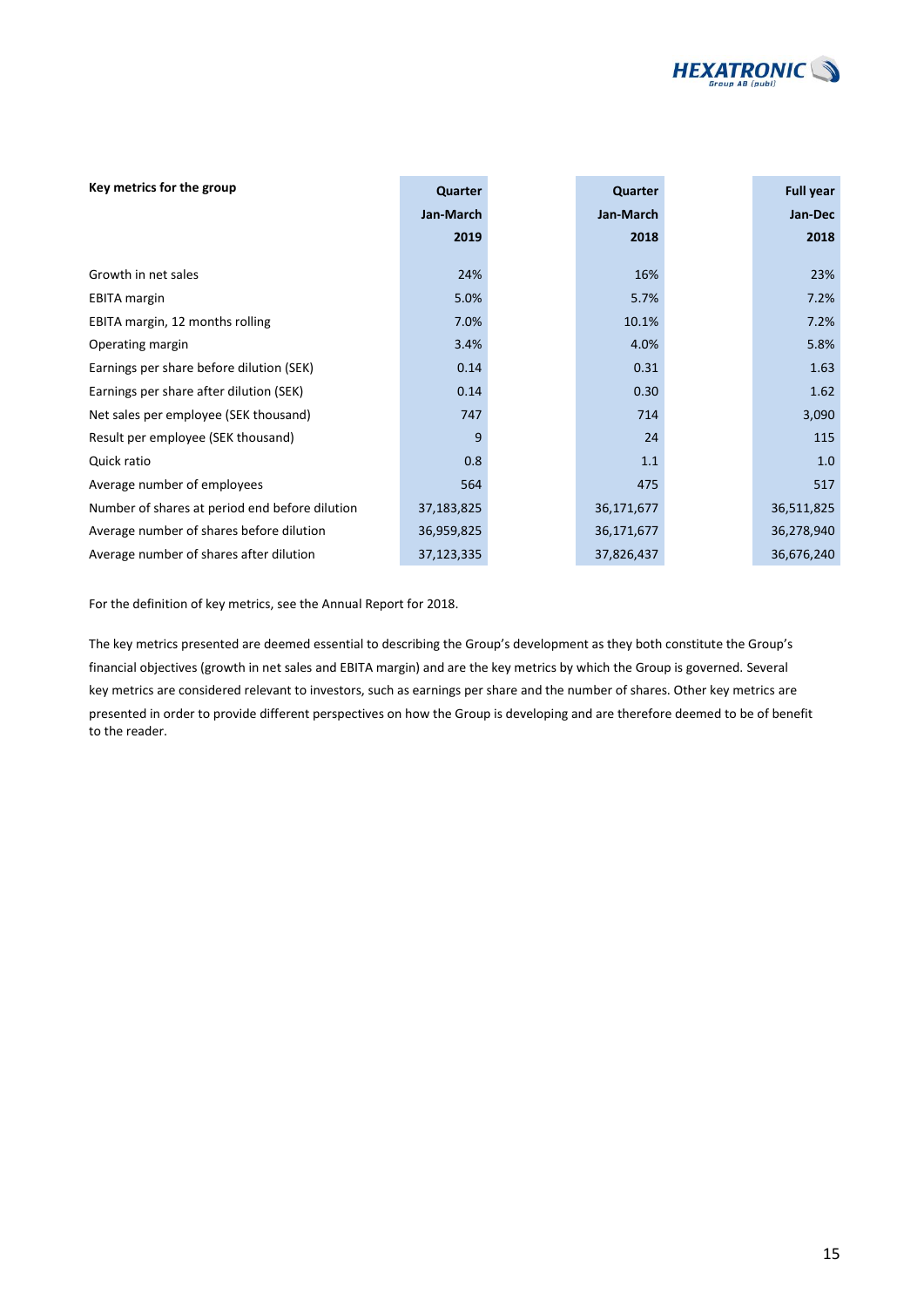

| Parent Company income statement (SEK thousand) | Quarter        | Quarter      |
|------------------------------------------------|----------------|--------------|
|                                                | Jan-March      | Jan-March    |
|                                                | 2019           | 2018         |
| Revenue                                        |                |              |
| Net sales                                      | 4,743          | 5,899        |
|                                                | 4,743          | 5,899        |
| Operating expenses                             |                |              |
| Other external costs                           | $-8,198$       | $-4,705$     |
| Personnel costs                                | $-6,244$       | $-5,387$     |
| Depreciation of tangible assets                | $-54$          | $-54$        |
| <b>Operating result (EBITA)</b>                | $-9,753$       | $-4,247$     |
| Result from financial items                    |                |              |
| Interest income                                | 212            | 281          |
| Interest expenses                              | $-827$         | $-1,645$     |
| <b>Result after financial items</b>            | $-10,369$      | $-5,611$     |
| Appropriations                                 | $\mathbf 0$    | $\mathbf{0}$ |
| <b>Result before tax</b>                       | $-10,369$      | $-5,611$     |
| Tax on profit for the period                   | $\overline{0}$ | 95           |
|                                                |                |              |
| Net result for the period                      | $-10,369$      | $-5,516$     |

Total comprehensive income is the same as net result for the period in the parent company since there is no item accounted for as other comprehensive income.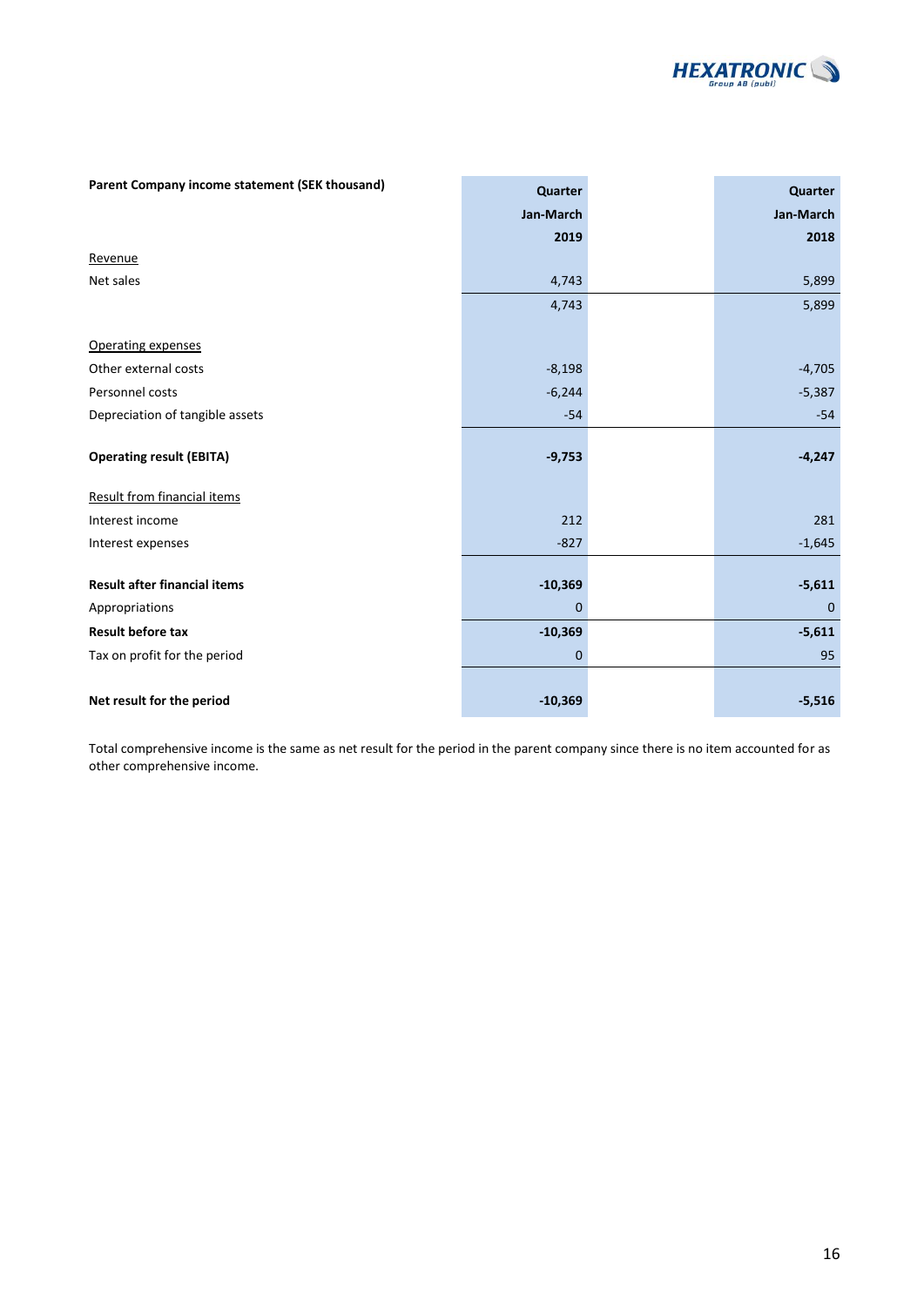

| Parent Company balance sheet (SEK thousand) |             |             |             |
|---------------------------------------------|-------------|-------------|-------------|
|                                             | 31/3/2019   | 31/3/2018   | 31/12/2018  |
| <b>Assets</b>                               |             |             |             |
| Tangible assets                             | 494         | 709         | 548         |
| <b>Financial assets</b>                     | 623,614     | 464,282     | 630,239     |
| <b>Total non-current assets</b>             | 624,108     | 464,990     | 630,786     |
| Current receivables                         |             |             |             |
| Receivables from Group companies            | 157,784     | 123,021     | 151,401     |
| Current tax receivables                     | 0           | $\mathbf 0$ | 507         |
| Other receivables                           | 2,656       | 1,733       | 3,324       |
| Prepaid expenses and accrued income         | 7,000       | 2,317       | 1,605       |
| <b>Total current receivables</b>            | 167,440     | 127,072     | 156,837     |
| Cash and bank balances                      | 3,570       | 41,025      | $\mathbf 0$ |
| <b>Total current assets</b>                 | 171,010     | 168,097     | 156,837     |
| <b>Total assets</b>                         | 795,119     | 633,087     | 787,623     |
| <b>Equity, provisions and liabilities</b>   |             |             |             |
| Equity                                      | 204,974     | 187,963     | 192,922     |
| Untaxed reserves                            | 12,350      | 6,330       | 6,330       |
| Non-current liabilities                     |             |             |             |
| Liabilities to credit institutions          | 350,953     | 279,181     | 350,828     |
| <b>Total non-current liabilities</b>        | 350,953     | 279,181     | 350,828     |
| <b>Current liabilities</b>                  |             |             |             |
| Liabilities to credit institutions          | 48,721      | 42,215      | 48,721      |
| Overdraft facilities                        | $\mathbf 0$ | 0           | 29,863      |
| Accounts payable                            | 6,439       | 2,141       | 6,504       |
| Liabilities to Group companies              | 115,485     | 93,442      | 98,914      |
| Current tax liabilities                     | 231         | 82          | $\Omega$    |
| <b>Other liabilities</b>                    | 50,419      | 17,155      | 49,104      |
| Accrued expenses and deferred income        | 5,547       | 4,578       | 4,437       |
| <b>Total current liabilities</b>            | 226,841     | 159,613     | 237,543     |
| Total equity, provisions and liabilities    | 795,119     | 633,087     | 787,623     |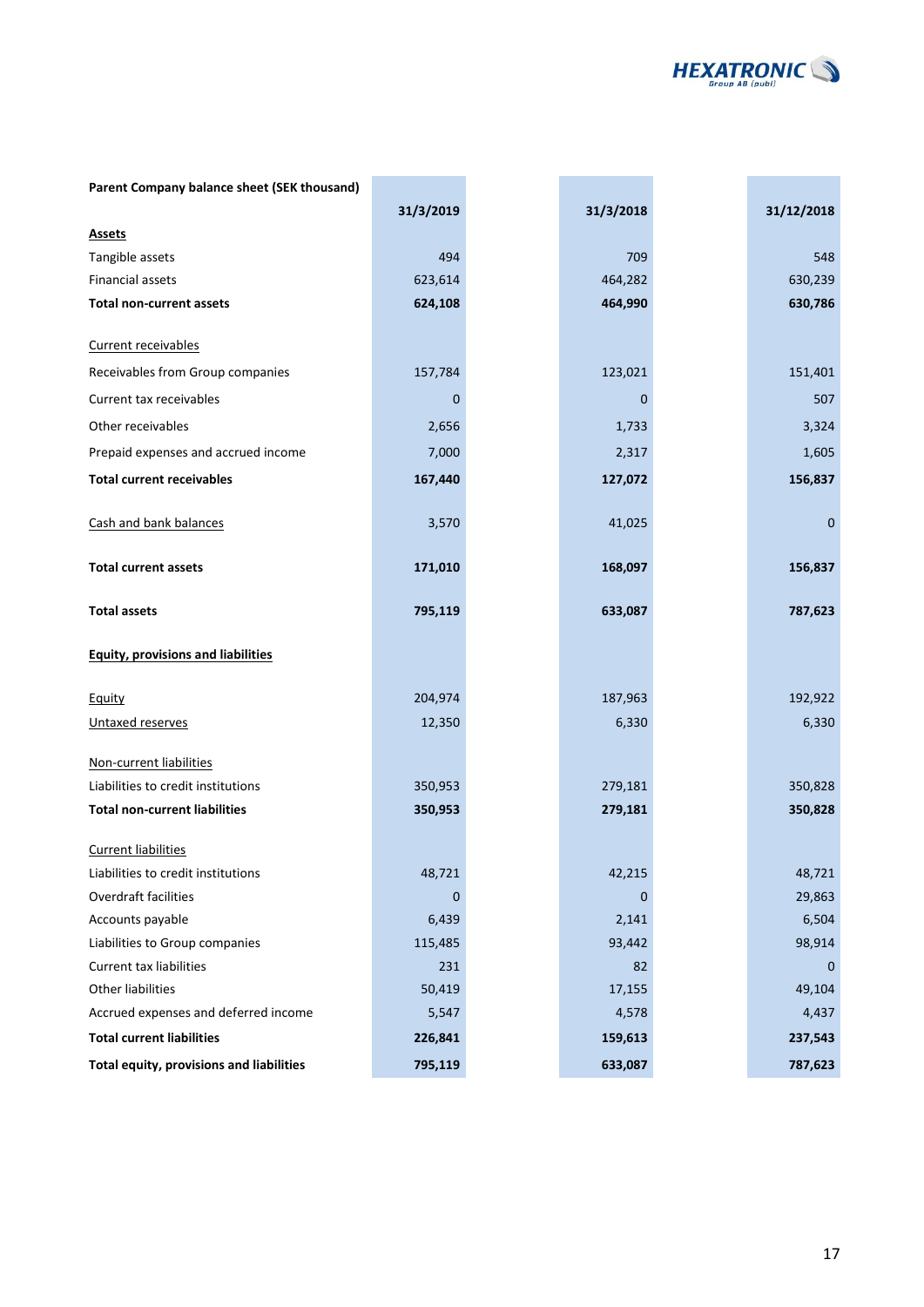

## **NOTES**

### Note 1 General information

Hexatronic Group AB (publ), with corporate identity number 556168-6360, is the Parent Company of the Hexatronic Group. Hexatronic Group AB (publ) is based in Gothenburg at the address Sofierogatan 3A, SE-412 51 Gothenburg, Sweden.

All amounts are in thousands of Swedish kronor (SEK thousand) unless otherwise stated. The figures in parentheses refer to the previous year.

### Note 2 Accounting policies

The consolidated financial statements for Hexatronic Group ("Hexatronic") have been prepared in accordance with International Financial Reporting Standards (IFRS) as adopted by the EU, RFR 1 Supplementary Accounting Rules for Groups and the Swedish Annual Accounts Act. This interim report has been prepared in accordance with IAS 34 Interim Reporting, the Swedish Annual Accounts Act and RFR 1 Supplementary Accounting Rules for Groups.

The Parent Company's financial statements have been prepared in accordance with the Swedish Annual Accounts Act and the Swedish Financial Reporting Board's recommendation RFR 2 Accounting for Legal Entities. The application of RFR 2 means that in its interim report for the legal entity, the Parent Company applies all IFRS and statements adopted by the EU as far as possible within the framework of the Swedish Annual Accounts Act and the Swedish Insurance Act and regarding the relationship between accounting and taxation.

For full accounting policies, see the Annual Report for 2018.

#### **New standards applied from 1 January 2019**

IFRS 16 Leases is applied from 1 January 2019.

#### **The Group as a lessee**

The Group's leases primarily comprise right-of-use assets regarding premises. The leases are recognised as right-of-use assets equating to a lease liability on the day the leased asset becomes available for use by the Group. Short-term leases and leases for which the underlying asset is of low value are excepted.

Each lease payment is distributed between repayment of lease liability and financial expense. The financial expense shall be distributed over the term of the lease so that each accounting period is charged with an amount corresponding to a fixed rate of interest for the liability recognized in the respective period.

The lease period is established as the non-terminable period together with both periods covered by an opportunity to extend the lease if the lessee is reasonably certain to utilise that option, and periods covered by an opportunity to terminate the lease if the lessee is reasonably certain not to utilise that option.

The Group's lease liabilities are entered at the present value of the Group's fixed fees. Call options are included in the fees if it is reasonably certain that these will be utilised to acquire the underlying asset. Penalty fees which are charged on termination of the lease are included if the lease period reflects the fact that the lessee will utilise an opportunity to terminate the lease. The lease payments are discounted by the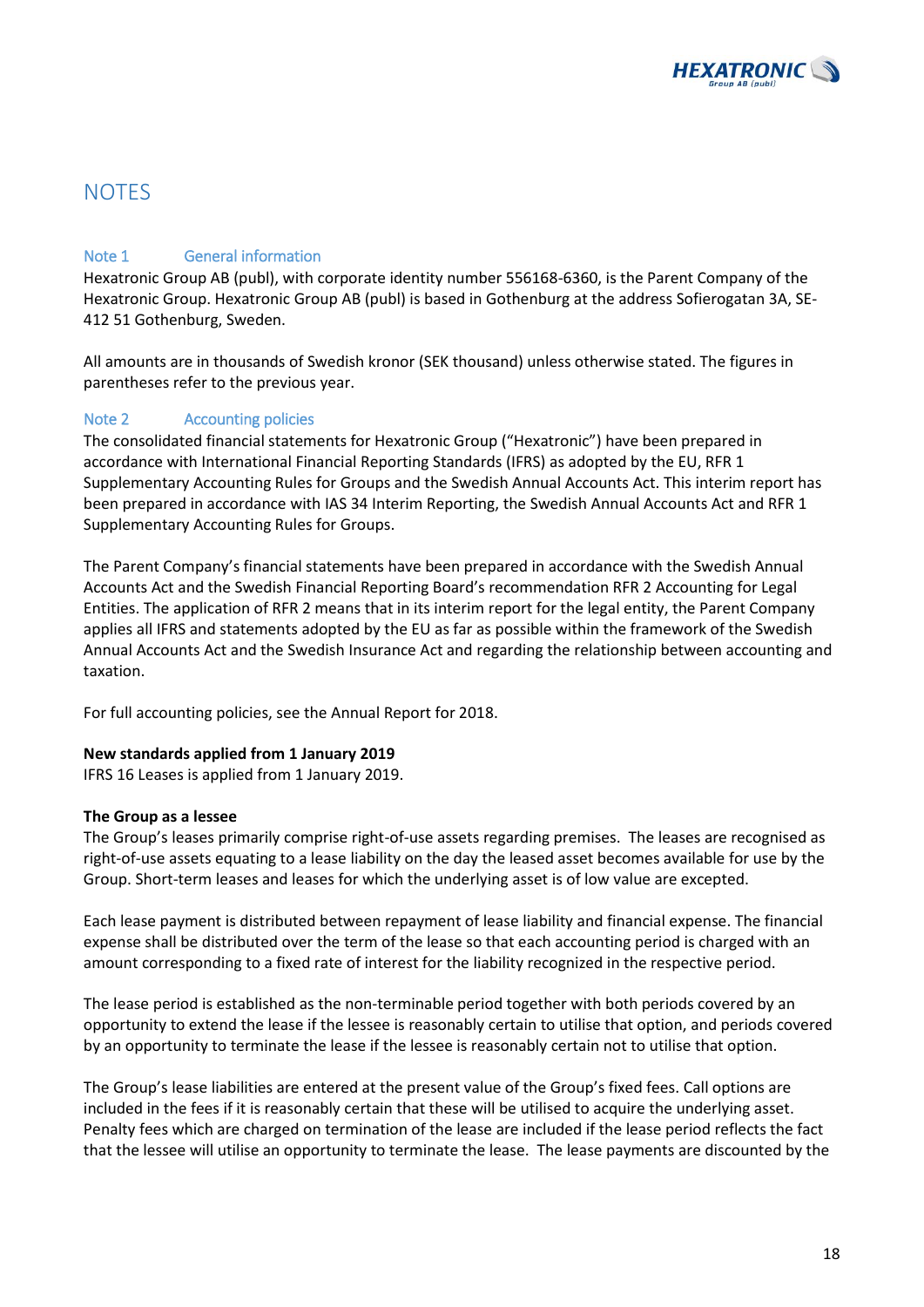

lease's imputed rate of interest if this interest rate can easily be established, otherwise the Group's incremental borrowing rate is used.

The Group's right-of-use assets are recognised at cost and initially include the present value of the lease liability, adjusted for lease fees paid on or before the start date, as well as initial direct costs. Restoration costs are included in the asset if a corresponding provision relating to restoration costs has been identified. The right-of-use asset is depreciated on a straight-line basis over the shorter of the asset's useful life and the length of the lease.

Hexatronic has assessed many contracts concerning premises being open-ended contracts. This requires the Hexatronic lessee to determine the contract period instead of considering the termination clause. The lessee then determines the length of the contract period based on factors such as the importance of building to the business, any planned or made leasehold investments and the market situation for premises. Consequently, these contracts have in many cases had the contract period extended.

Hexatronic has chosen to perform the transition in line with the Cumulative catch-up approach and has applied the expedient to not restate any comparative information. Right-of-use assets have been determined as an amount equal to the lease liabilities as identified at initial application. A marginal rate of interest equal to the parent company´s borrowing interest rate has been applied. Lease contracts shorter than 12 months or ending within 12 months at the date of application are considered short-term and hence not recognized as lease liability or right-of-use asset. Low value contracts, with a value as new below SEK 50 thousand, are also excluded from being recognized as lease liability or right-of-use asset.

| <b>Consolidated income statement</b>              |                    |
|---------------------------------------------------|--------------------|
| <b>SEK thousand</b>                               | January-March 2019 |
| Decrease in other external costs                  | 8,848              |
| Increase in depreciation of tangible assets       | $-8,709$           |
| <b>Effect on operating profit</b>                 | 139                |
| Increase in financial expenses                    | -747               |
| <b>Effect on profit before tax</b>                | -608               |
| Decrease in income taxes                          | 130                |
| <b>Effect on earnings for the period</b>          | -478               |
| Effect on earnings per share before dilution, SEK | $-0.01$            |
| Effect on earnings per share after dilution, SEK  | $-0.01$            |
| <b>Consolidated statement of cash flows</b>       |                    |
| <b>SEK thousand</b>                               | January-March 2019 |
| Increase in cash flow from operating activities   | 8,709              |
| Decrease in cash flow from financing activities   | $-8,709$           |
| <b>Effect on cash flow for the period</b>         | 0                  |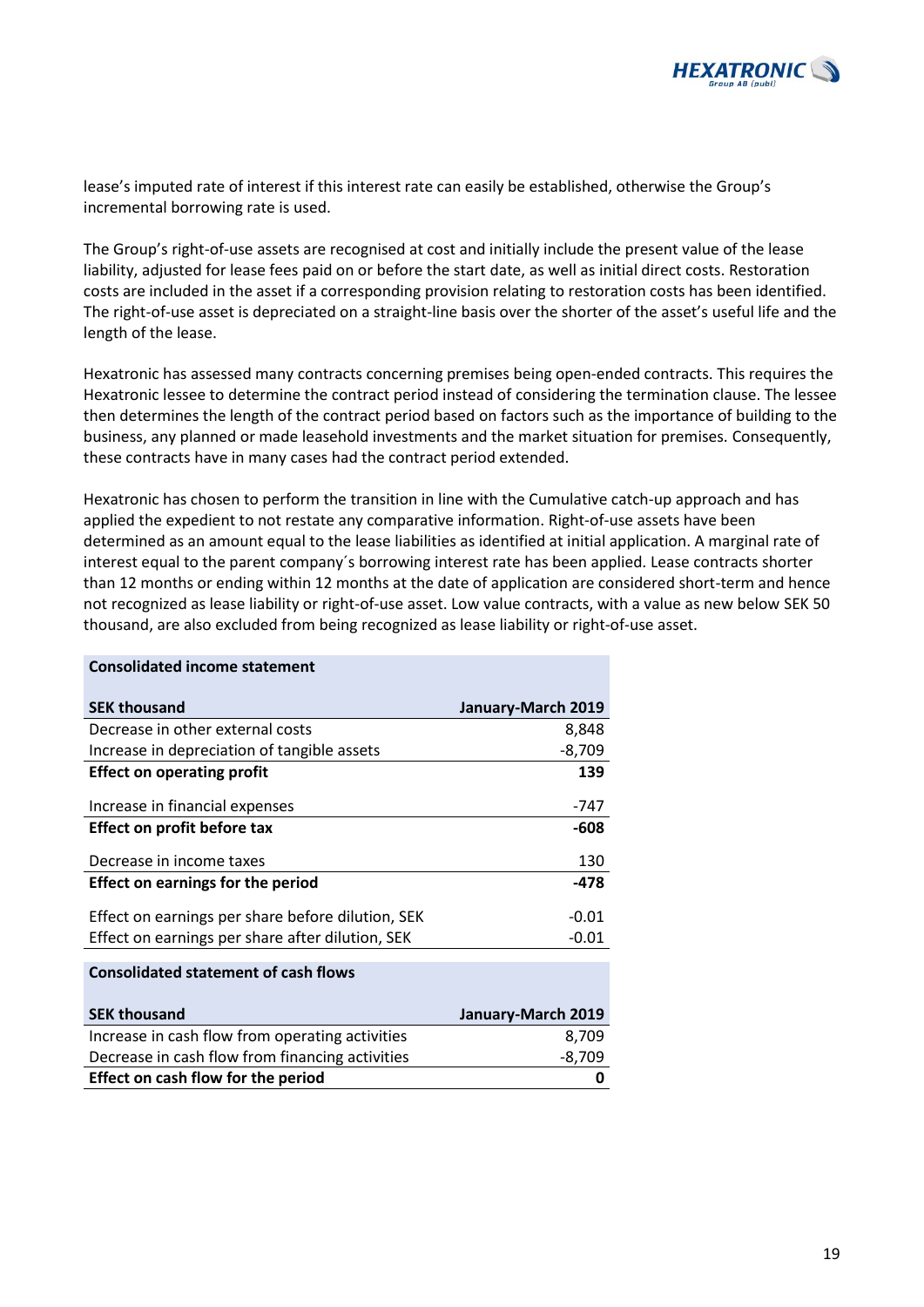

| <b>Consolidated balance sheet</b>          | Recognised<br>balance-sheet |                     | <b>Restated balance-</b> |
|--------------------------------------------|-----------------------------|---------------------|--------------------------|
|                                            | items.                      | <b>Restating to</b> | sheet items,             |
| <b>SEK thousand</b>                        | 31/12/2018                  | <b>IFRS 16</b>      | 1/1/2019                 |
| <b>Assets</b>                              |                             |                     |                          |
| Right-of-use assets                        | 0                           | 180,473             | 180,473                  |
| <b>Total assets</b>                        | 1,303,134                   | 180.473             | 1,483,607                |
| Shareholders' equity and liabilities       |                             |                     |                          |
| Non-current lease liabilities              | 0                           | 149,969             | 149,969                  |
| Current lease liabilities                  | 0                           | 30.504              | 30,504                   |
| Total shareholders' equity and liabilities | 1,303,134                   | 180                 | 1,483,607                |

Note 3 Revenue

| <b>January to March 2019</b>    |                |                |                |                    |              |
|---------------------------------|----------------|----------------|----------------|--------------------|--------------|
|                                 |                | <b>Rest of</b> | <b>North</b>   | <b>Rest of the</b> |              |
| <b>Geographical markets</b>     | Sweden         | <b>Europe</b>  | America        | world              | <b>Total</b> |
| Revenue from external customers | 127,440        | 129,830        | 90,586         | 73,232             | 421,087      |
| Category                        |                |                |                |                    |              |
| Goods                           | 118,374        | 111,737        | 90,586         | 73,232             | 393,928      |
| <b>Services</b>                 | 9,066          | 18,093         | <u>0</u>       | $\overline{0}$     | 27,159       |
| Total                           | 127,440        | 129,830        | 90,586         | 73,232             | 421,087      |
| Time for revenue recognition    |                |                |                |                    |              |
| At a given time                 | 127,440        | 129,830        | 90,586         | 73,232             | 421,087      |
| Over time                       | $\overline{0}$ | $\overline{0}$ | $\overline{0}$ | $\overline{0}$     | <u>0</u>     |
| Total                           | 127,440        | 129,830        | 90,586         | 73,232             | 421,087      |

|                                 |                | <b>Rest of</b> | <b>North</b>   | <b>Rest of the</b> |                |
|---------------------------------|----------------|----------------|----------------|--------------------|----------------|
| <b>Geographical markets</b>     | Sweden         | <b>Europe</b>  | America        | world              | <b>Total</b>   |
| Revenue from external customers | 137,960        | 55,932         | 72,182         | 73,159             | 339,234        |
| Category                        |                |                |                |                    |                |
| Goods                           | 131,479        | 55,932         | 72,182         | 73,159             | 332,753        |
| <b>Services</b>                 | 6,481          | $\overline{0}$ | $\overline{0}$ | $\overline{0}$     | 6,481          |
| Total                           | 137,960        | 55,932         | 72,182         | 73,159             | 339,234        |
| Time for revenue recognition    |                |                |                |                    |                |
| At a given time                 | 137,960        | 55,932         | 72,182         | 73,159             | 339,234        |
| Over time                       | $\overline{0}$ | 0              | $\overline{0}$ | $\overline{0}$     | $\overline{0}$ |
| Total                           | 137,960        | 55,932         | 72,182         | 73,159             | 339,234        |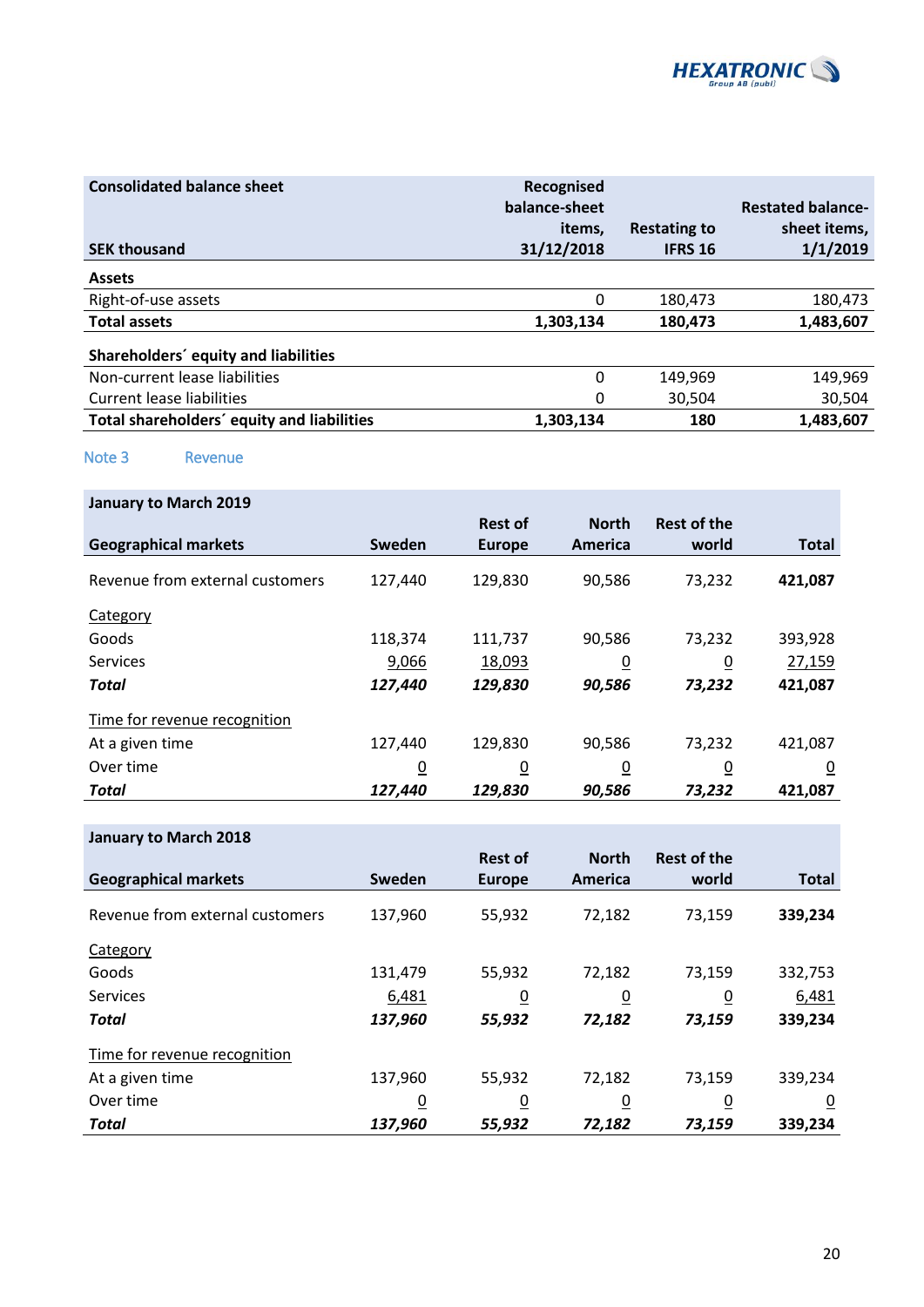

#### Note 4 Pledged assets

|                                                       | Group   |         |                                                    | <b>Parent Company</b> |        |  |
|-------------------------------------------------------|---------|---------|----------------------------------------------------|-----------------------|--------|--|
| <b>Pledged assets</b>                                 |         |         | 31/3/2019 31/3/2018 31/12/2018 31/3/2019 31/3/2018 |                       |        |  |
| Assets pledged for liabilities to credit institutions |         |         |                                                    |                       |        |  |
| Chattel mortgages                                     | 157,350 | 157,350 | 157,350                                            | 100                   | 100    |  |
| Shares in subsidiaries                                | 291.726 | 272,132 | 281.484                                            | 82.504                | 90,540 |  |
| Total                                                 | 449.076 | 429.482 | 438,834                                            | 82.604                | 90,640 |  |

## RECONCILIATION BETWEEN IFRS AND KEY METRICS USED

In this interim report, Hexatronic presents certain financial parameters that are not defined in IFRS, known as alternative key metrics. The Group believes that these parameters provide valuable supplementary information for investors, as they facilitate an evaluation of the company's results and position. Since not all companies calculate financial parameters in the same way, these metrics are not always comparable with those used by other companies. Investors should see the financial parameters as a complement to, rather than a replacement for, financial reporting in accordance with IFRS.

| Organic growth       |                  |
|----------------------|------------------|
| SEK thousand, %      | <b>Quarter 1</b> |
| Net sales 2019       | 421,087          |
| Acquisition driven   | $-63,101$        |
| Comparable net sales | 357,986          |
| Net sales 2018       | 339,234          |
| Net sales increase   | 81,853           |
| %                    | 24%              |
| Organic growth       | 18,752           |
| %                    | 6%               |

Organic growth is calculated as net sales for the year adjusted by acquisitions in relation to net sales for the previous year adjusted by acquisitions.

| Annual growth, rolling 12 months |           |
|----------------------------------|-----------|
| %                                | 12 months |
| Net sales January-March 2019     | 421,087   |
| Net sales April-December 2018    | 1,258,534 |
| Net sales rolling 12 months      | 1,679,621 |
| Net sales January-March 2018     | 339,234   |
| Net sales April-December 2017    | 1,008,448 |
| Net sales rolling 12 months      | 1,347,682 |
| Annual growth, rolling 12 months | 25%       |